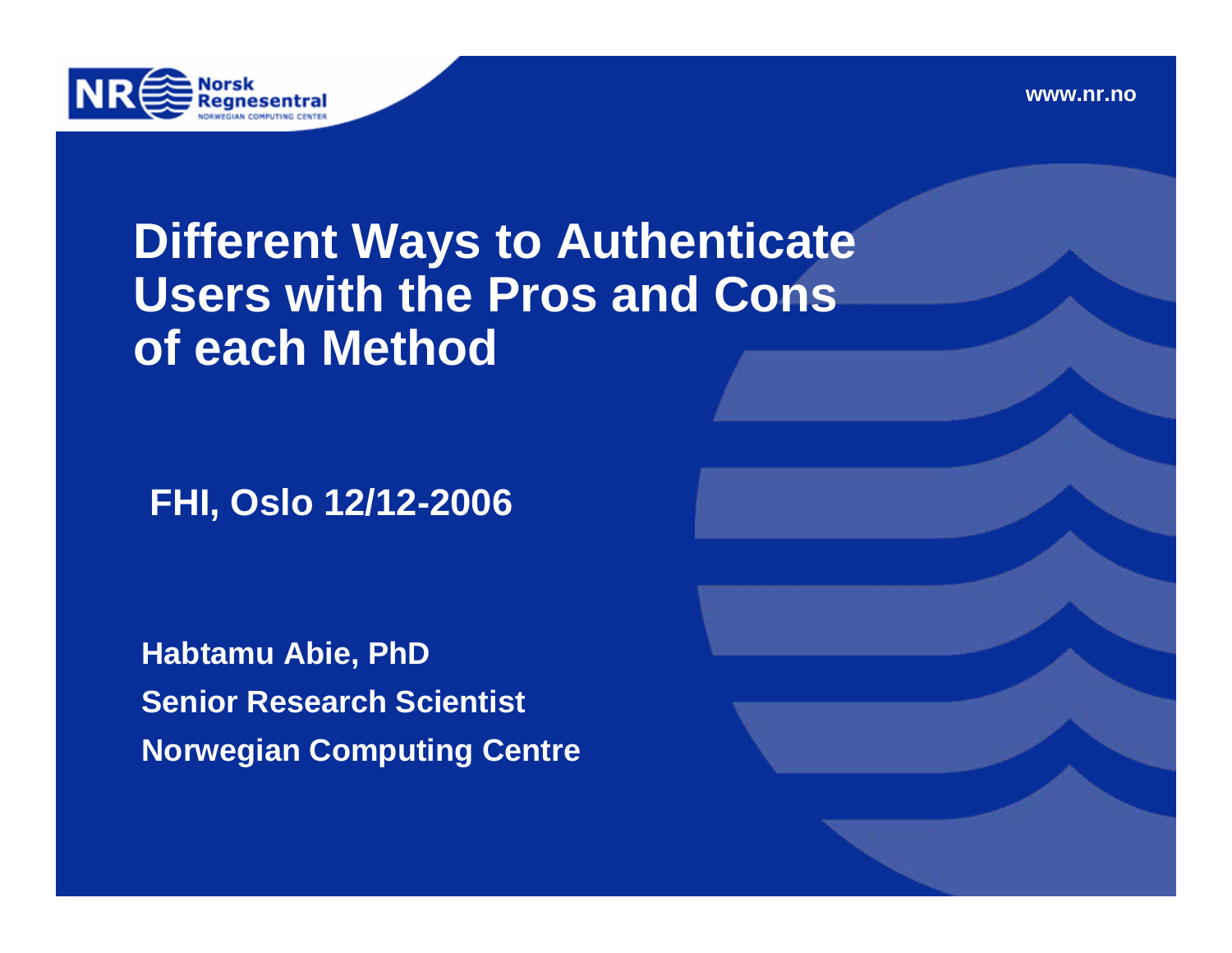# **Outline**

- ►Authentication: setting the scene
- ► Different ways to authenticate users
	- ▪pros and cons of each method
- ►Technologies for user authentication
- ►Future trends
- ►Concluding remarks
- ►**References**

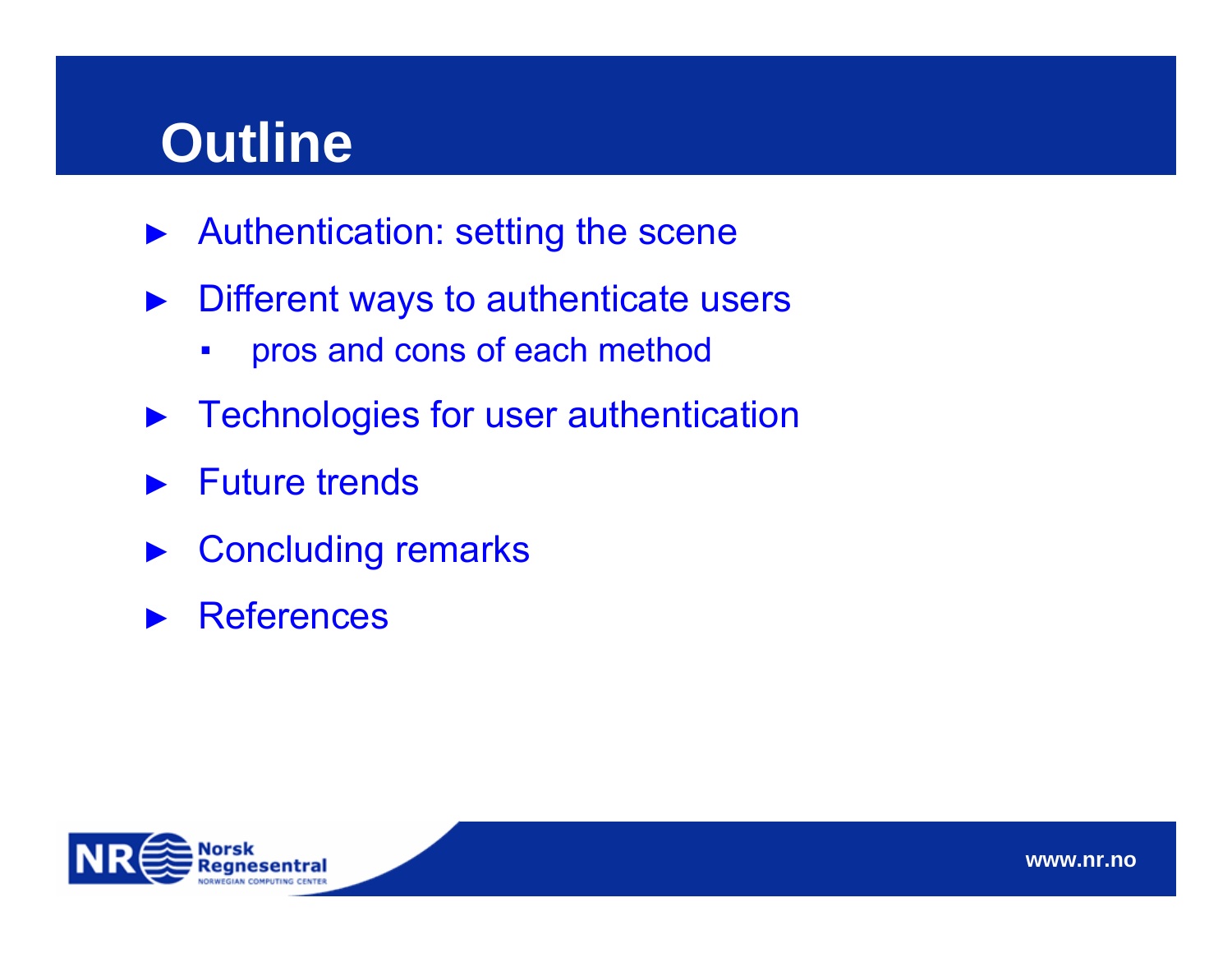### **Authentication: setting the scene**

- ► The authentication problem is simple to describe but hard to solve
	- ▪ two parties are communicating, and one or both wish to establish their identity to the other
- ► Authentication is the process of verifying
	- ▪the digital identity of a process/computer
	- ▪the physical identity of a person, i.e. user authentication
- ► Authentication, the *gatekeeper* for other security tasks
	- ▪**confidentiality** – restricting data access to authorized persons
	- ▪**integrity** – ensuring data modification by authorized persons
	- ▪**non-repudiation** – conclusively tracing an action to an individual
	- ▪**availability** – ensuring availability of data to authorised persons
- ► User authentication is a central component of any security infrastructure

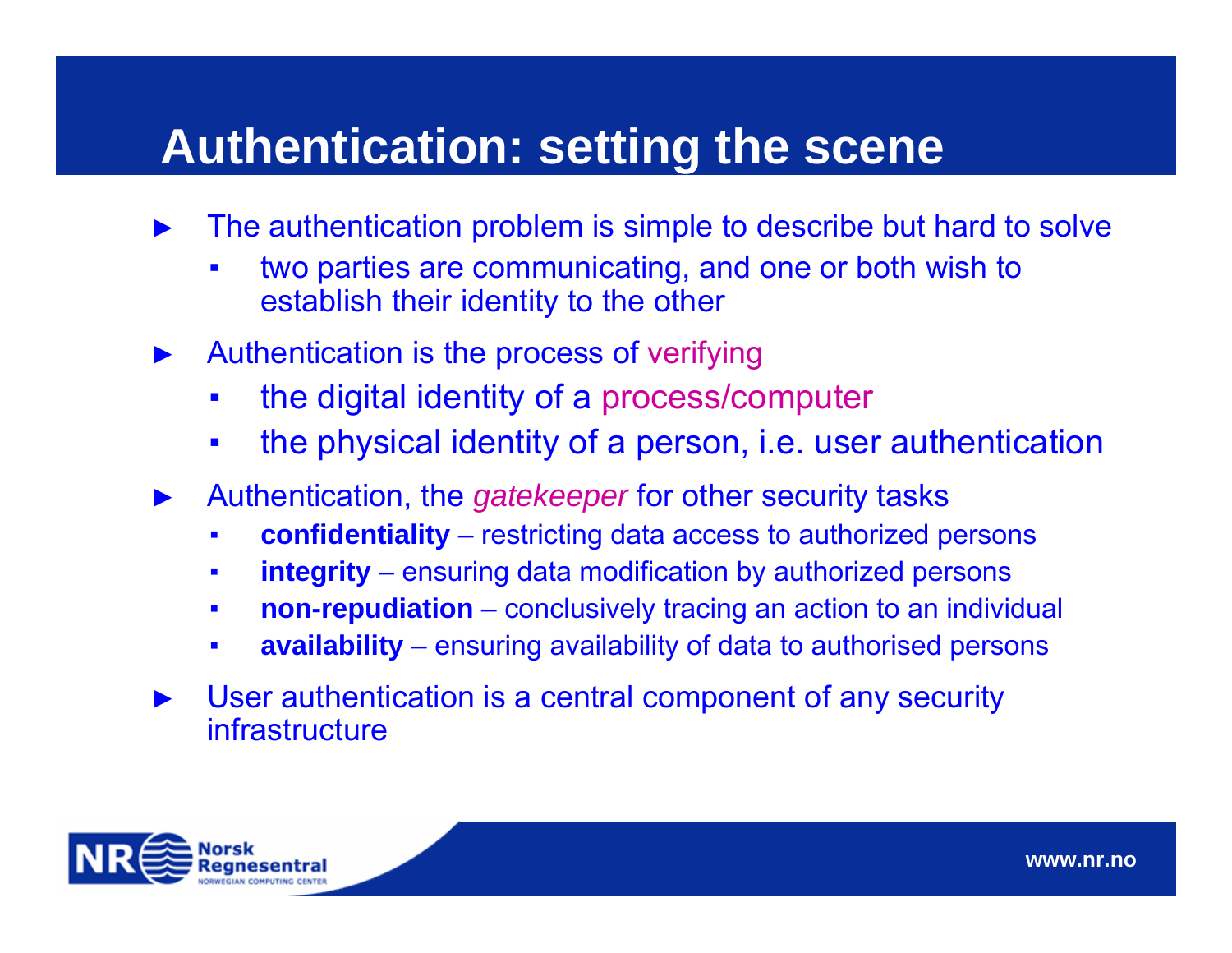### **Authentication: setting the scene…**



- ► Alice performs user authentication to client A
	- ▪by demonstrating knowledge of secret A (memorized password)
- ► Two machines Client X and Host Y perform machine authentication
	- ▪ by mutually demonstrating knowledge of their respective stored secrets (secret X and secret Y, respectively)

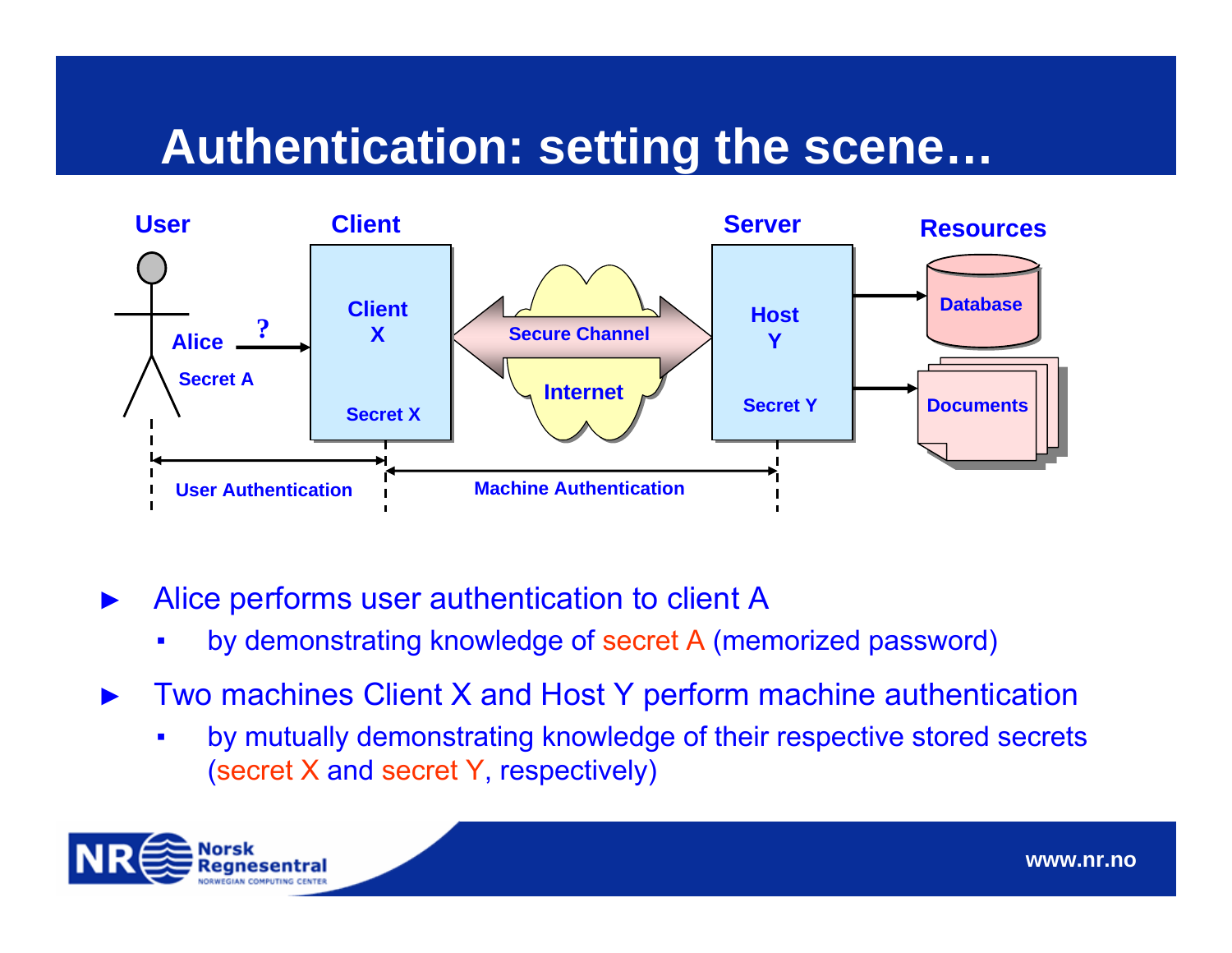### **Different ways to authenticate users**

- ► Users can be authenticated in many different ways, by using
	- ▪**Something a user knows** – e.g. password
	- ▪**Something a user has** – e.g. smart-card/token
	- ▪**Something a user is** – e.g. biometrics
	- ▪ **Combinations of the above** (aka multifactor authentication) – e.g. PIN-enabled bank card
- ► Other methods
	- **₽ Information about a user** – attribute authentication
	- **₽ Where a user is** – location-based authentication (a special case of attribute authentication)

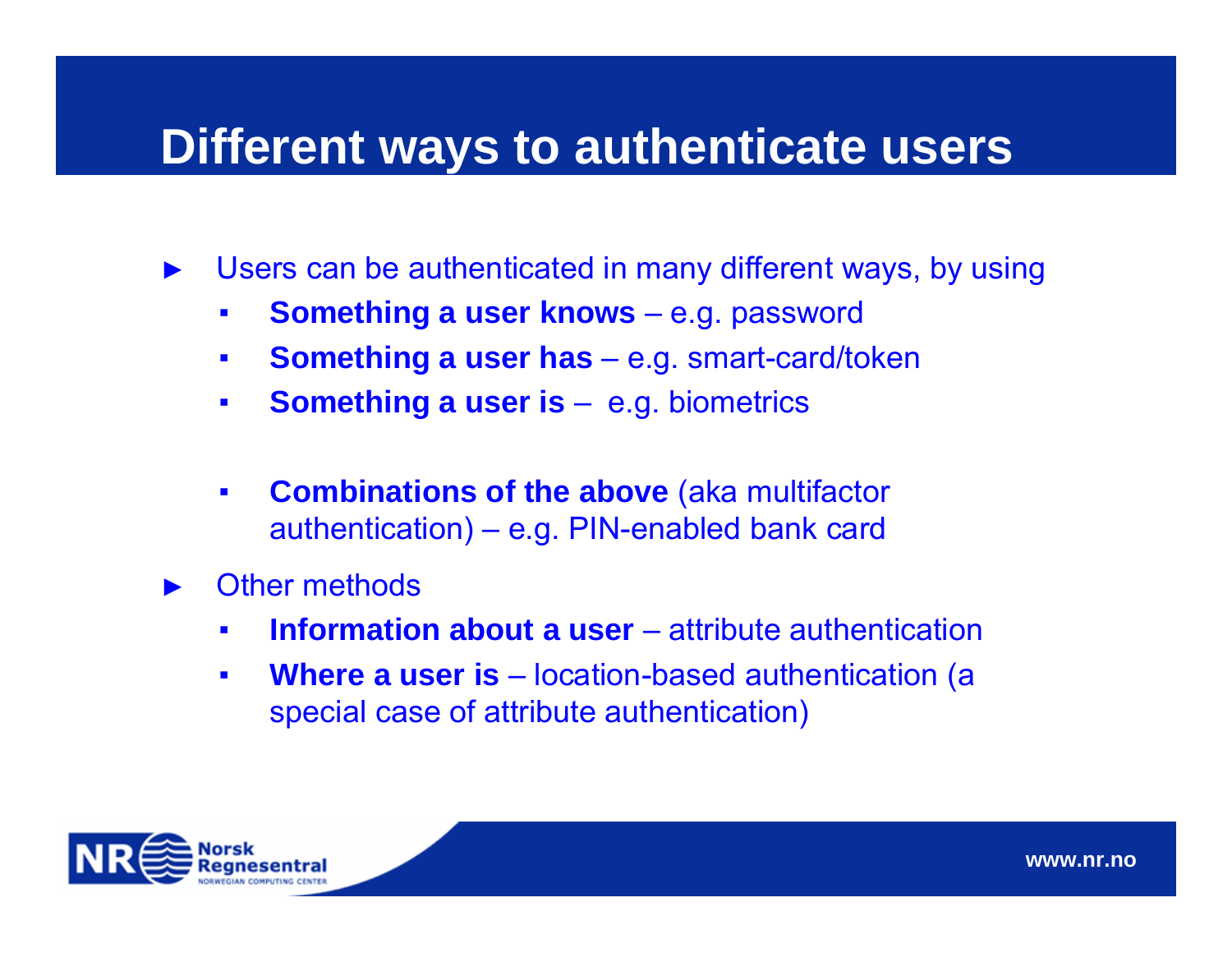## **Passwords**

- ► Passwords are simply 'secrets' that are provided by the user upon request
	- ▪ PINs - specific subset of passwords (comprised of numeric characters only)
- ► Using 'something that is known' to authenticate a user is a simple method
	- **₽**  user lays claim to a particular identity, often represented by a username, and
	- **₽**  supports this claim by demonstrating knowledge of some 'secret' information known only to that user and the system

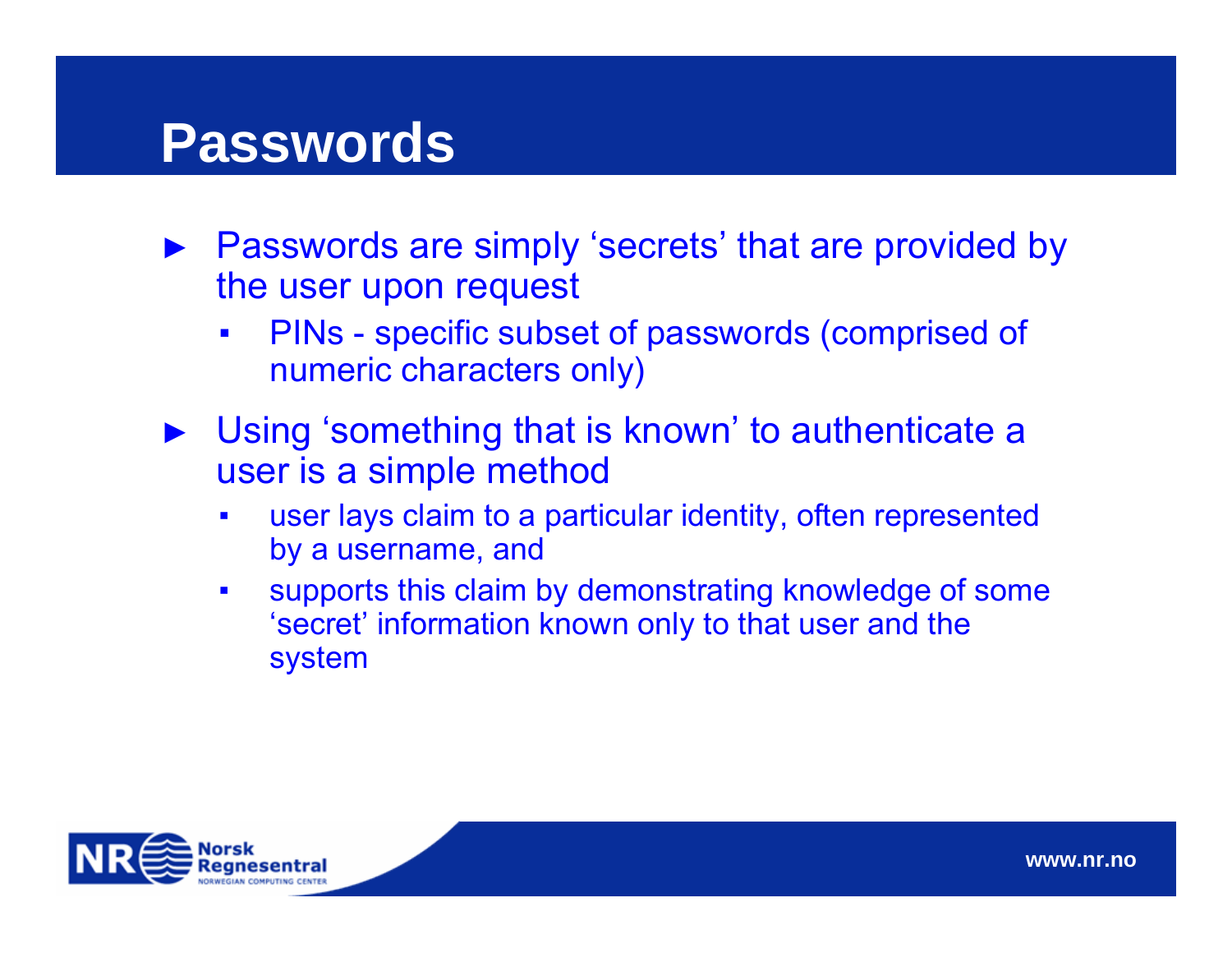# **Passwords…**

- ►**Passwords** 
	- **₽** most predominant method of user authentication
	- ▪demand a higher level of memorability from the user
- ► They suffer from two conflicting requirements
	- ▪ passwords must be sufficiently 'random' to prevent them being guessed by an attacker, and
	- ▪ must at the same time be not too difficult for the user to remember
- ► The security of a password-based authentication system relies on achieving the right balance between these two

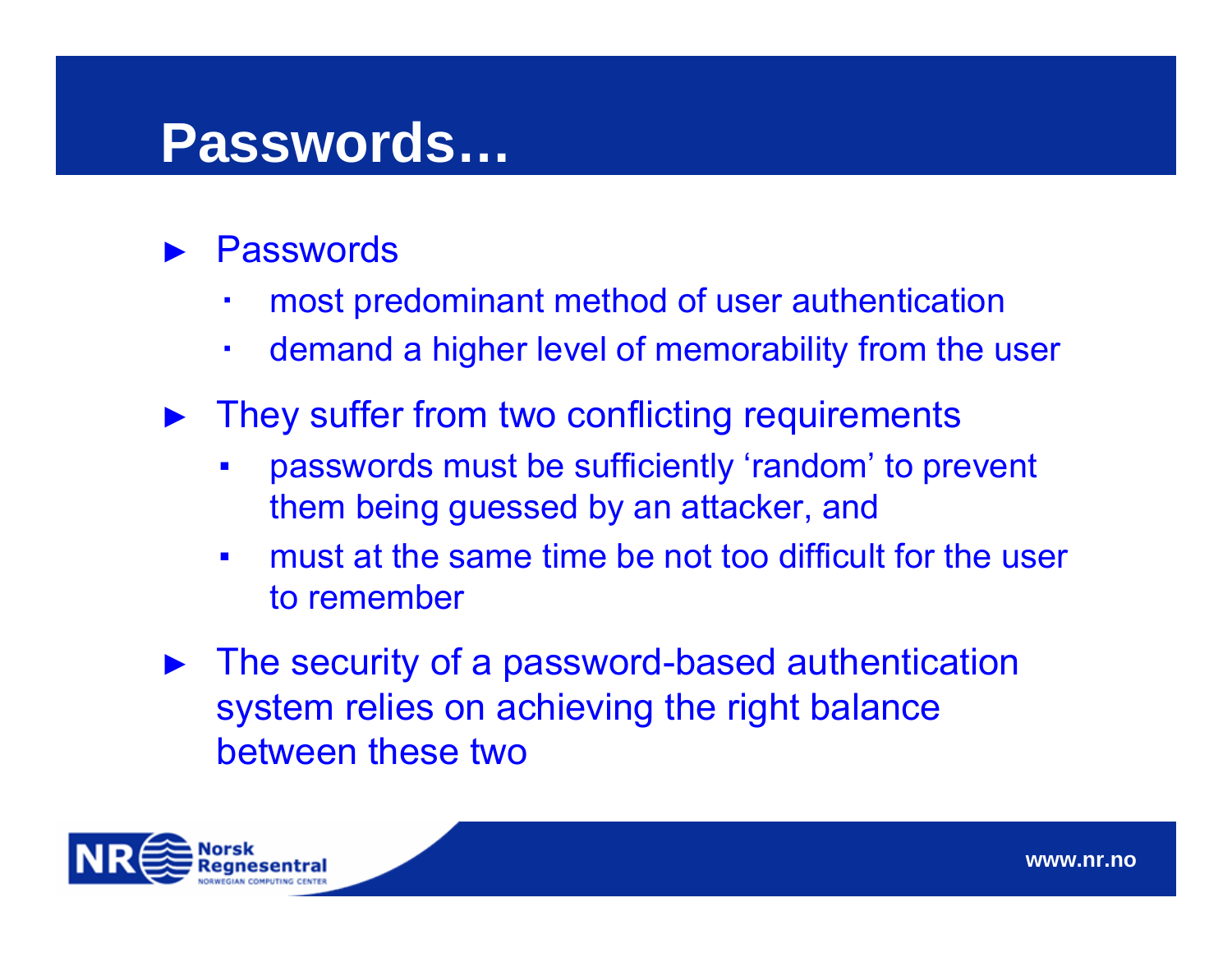# **Passwords…**

►A user can use a password to authenticate **their** identity

- **₽₽₽₽**  a memorable password can often be guessed or searched for by an attacker
- ▪ a long, random, changing password is difficult to remember
- ► Strong user authentication
	- ▪ combining password usage with stronger forms of authentication such as tokens and biometrics, although
	- ▪ users may face more inconvenience and frustration as a consequence
		- $\bullet$  users may be required to carry tokens or provide their identification more than once

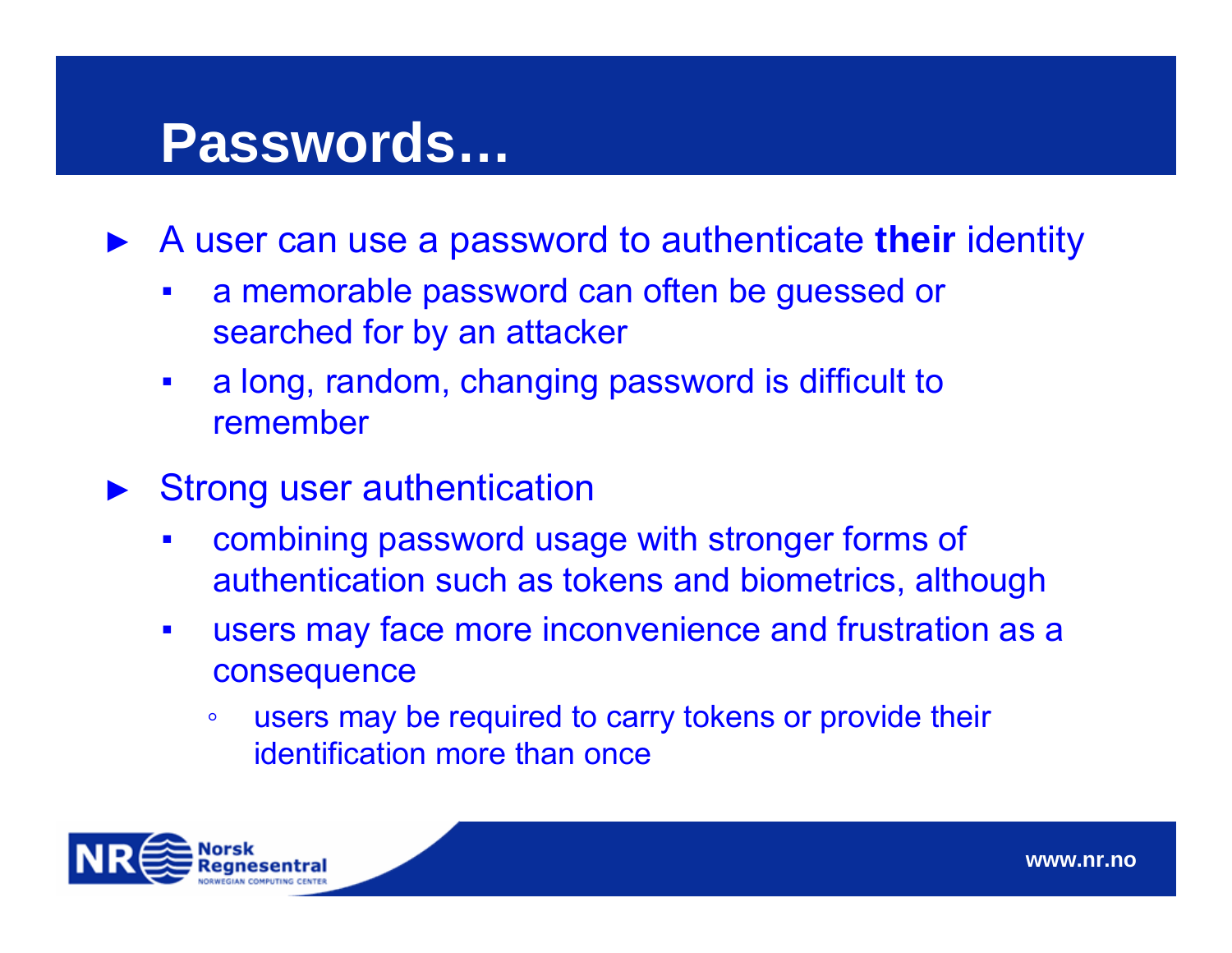# **Passwords: Vulnerabilities**



Source: QinetiQ



**www.nr.no**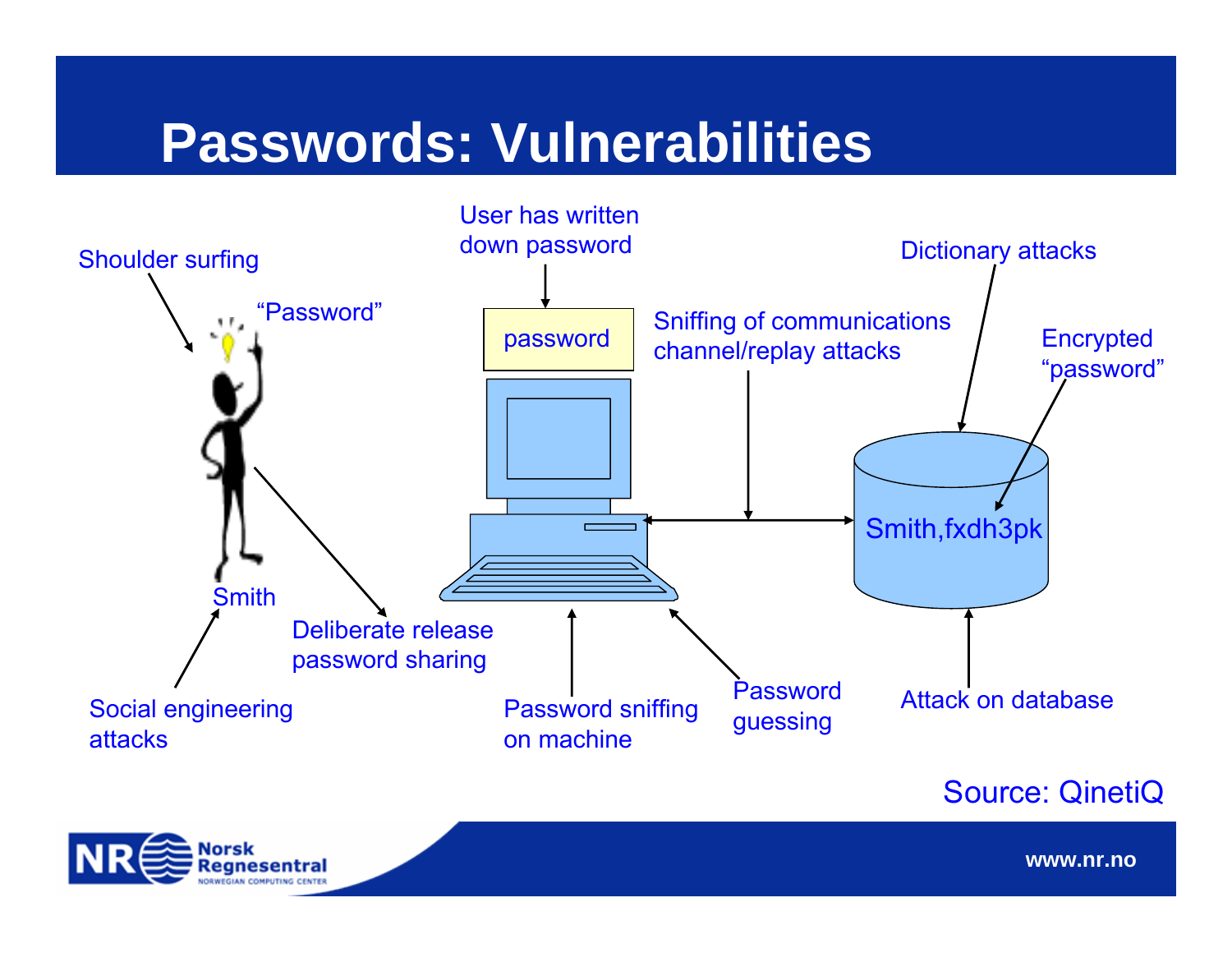# **Passwords…**

- ►▶ Commonly used for logging on to computers, and most operating systems have password authentication built-in
	- **₽**  therefore, the easiest option when choosing an authentication mechanism
- ► Convenient for most users and easily understood
	- ▪because of their widespread usage
- ► Often cheaper to deploy
	- **₽** because they tend to require less investment in hardware
- ► Hidden costs involved in managing and maintaining them
	- ▪ users will always forget their passwords (whether or not they are complicated)
	- ▪ mechanism should be in place to deal with forgotten (or compromised) passwords
	- ▪ for large networks this may require the provision of a dedicated password helpdesk

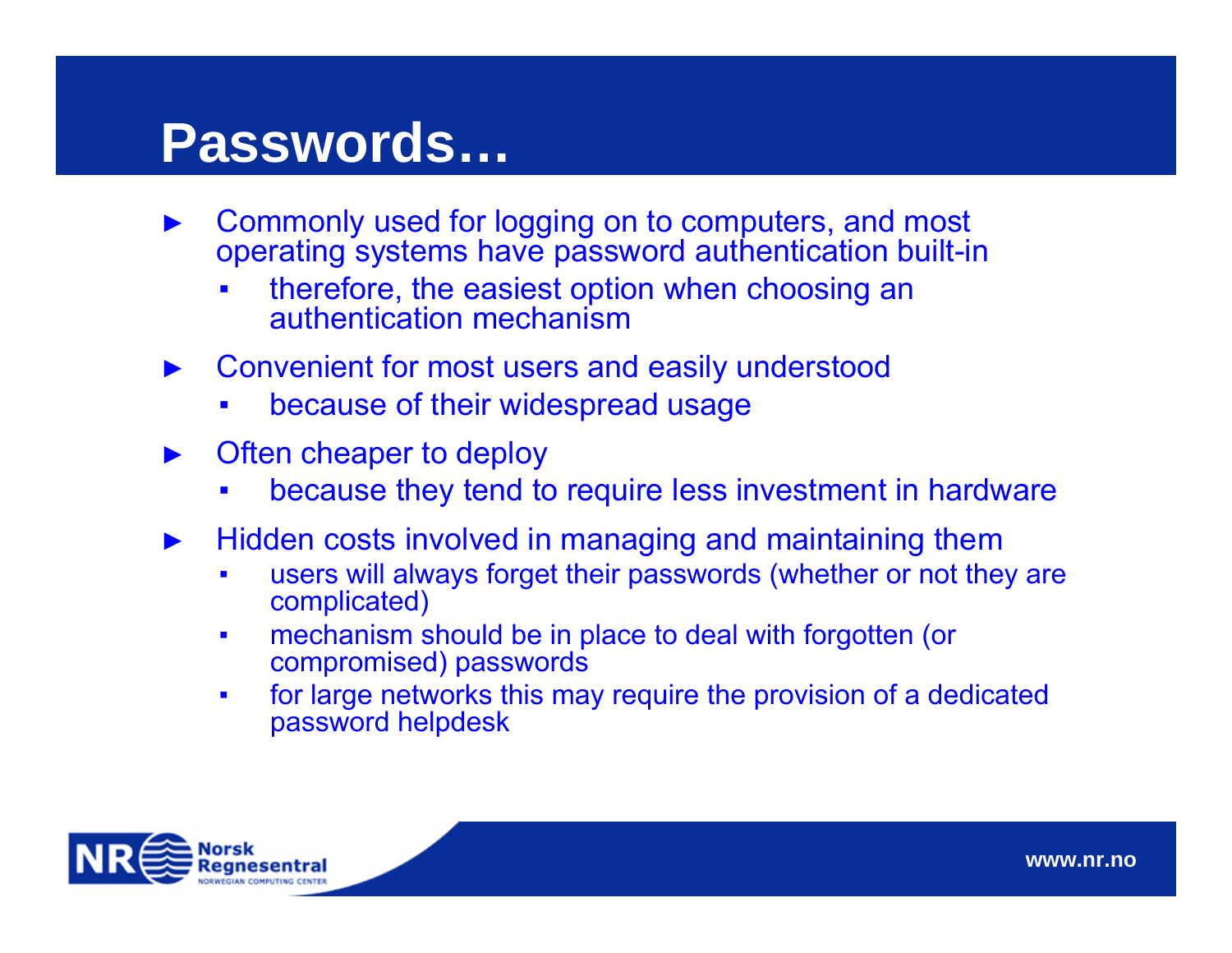## **Encrypted passwords**

- ► Passwords can be encrypted for both storage and transmission on the network
	- ▪ prevents the problem of password sniffing present in plain-text storage and transmission
- ► However, for this to be effective
	- ▪ users are required to understand the correct procedures for management of the encryption protocol
	- ▪ for example, "plausible certificates are easy to forge, and blindly accepting dialogues to install certificates into a web-browser will completely invalidate any advantages"

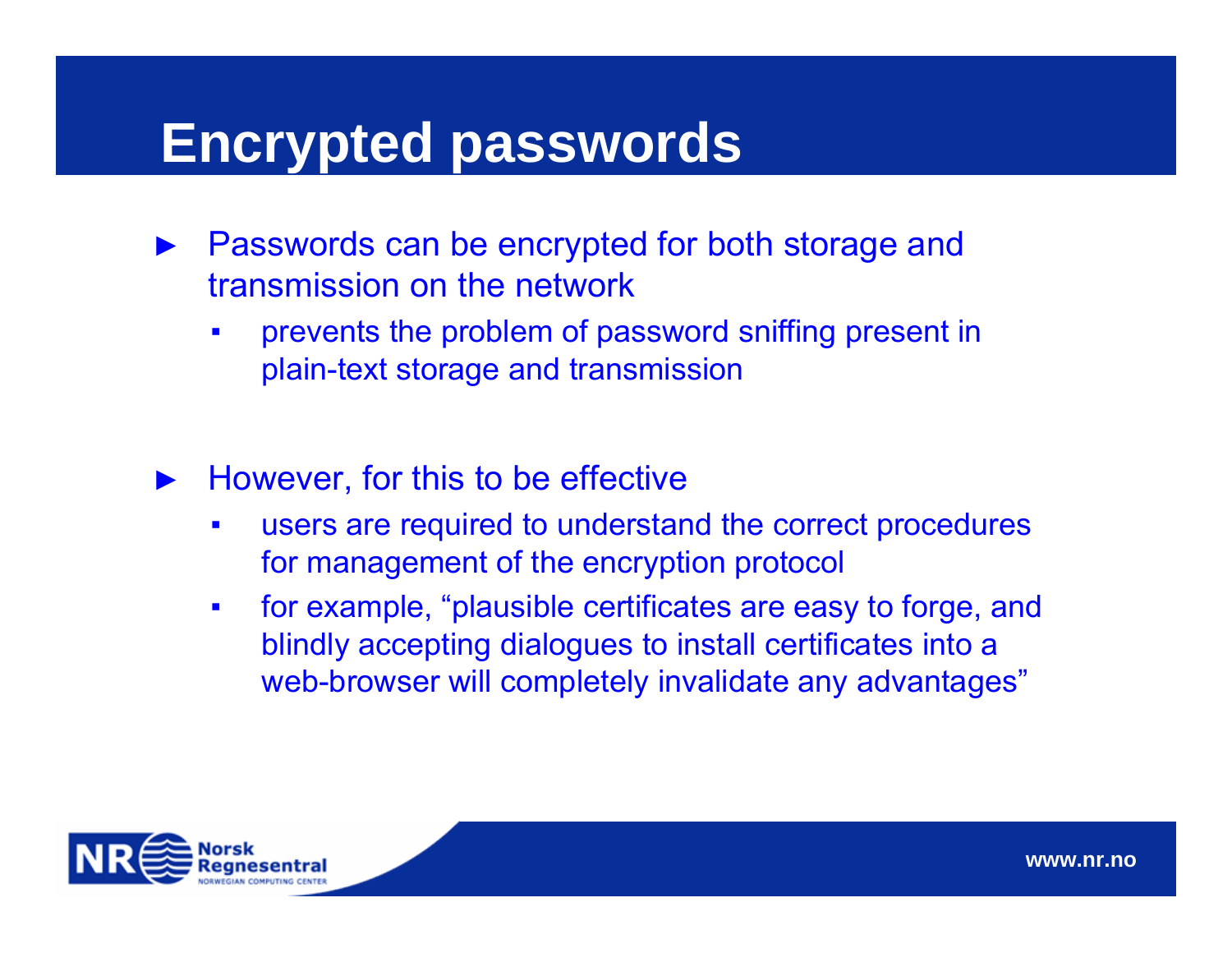## **Smart cards**



- ►Credit card-sized hardware tokens: contact or contact-less
- ► Two basic varieties
	- ▪ memory cards (securely store data, cost-effective, popular method of providing two-factor authentication)
	- ▪ microprocessor (processing power, stronger two-factor authentication, multiple functions, etc.)

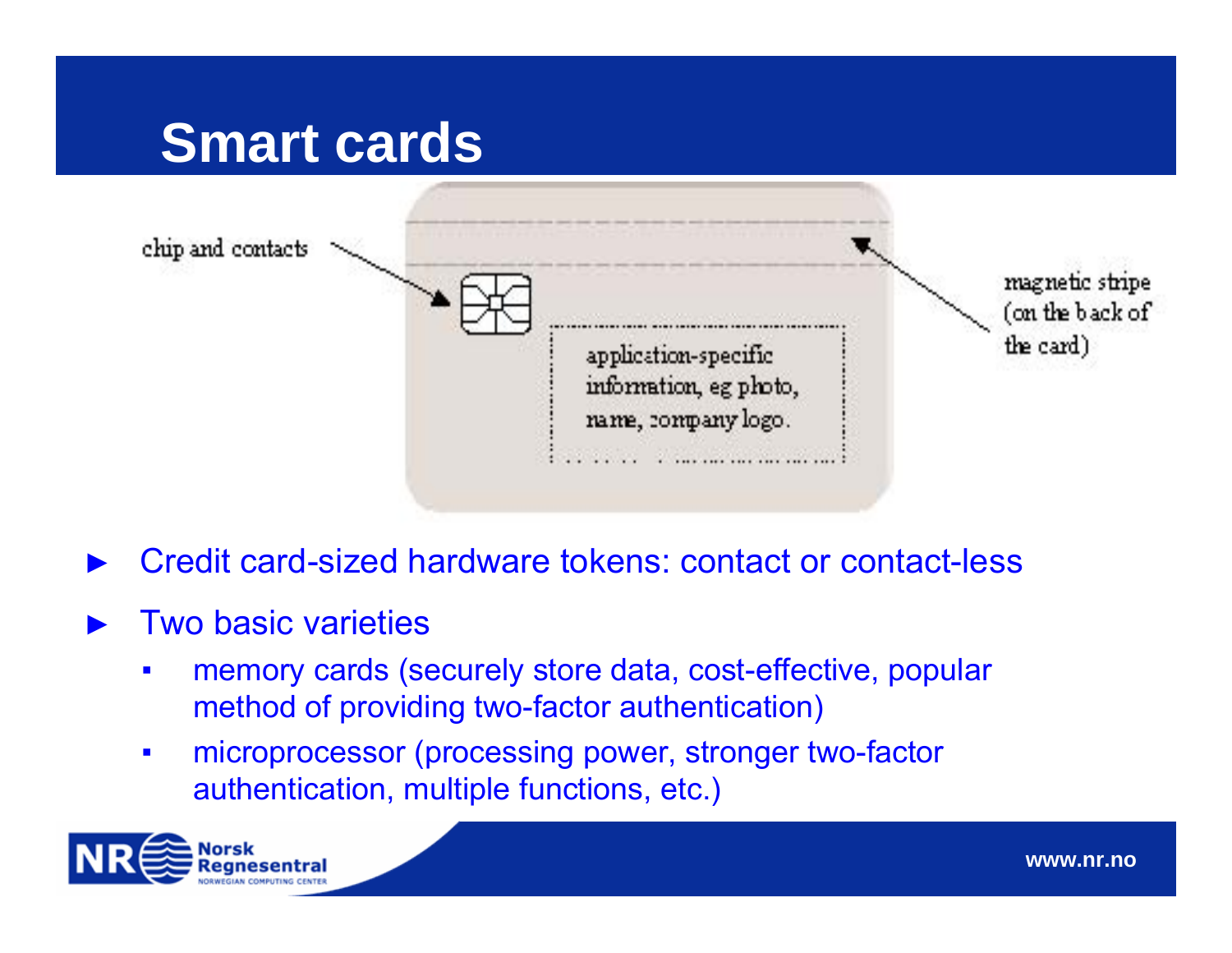### **Smart cards: microprocessor card**

- ► The microprocessor card supports public key technology
	- ▪ securely stores user's public key certificate and private key for use with PKI
- ► Restricts security-critical computations to the smart card
	- ▪making identity interception difficult
	- ▪preventing masquerading and data manipulation
- ► Limits the number of logon attempts
	- ▪locks after a PIN is entered incorrectly a certain number of times
	- ▪prevents a dictionary attack
- ► Multiple functions
	- ▪reducing the number of devices that a user must carry
	- ▪ access control to buildings, student ID, micro-payments (bus fares, snack food, etc), patient data, etc
	- ▪ provision of portability of credentials (and other private information) between computers at work, at home, or on the road

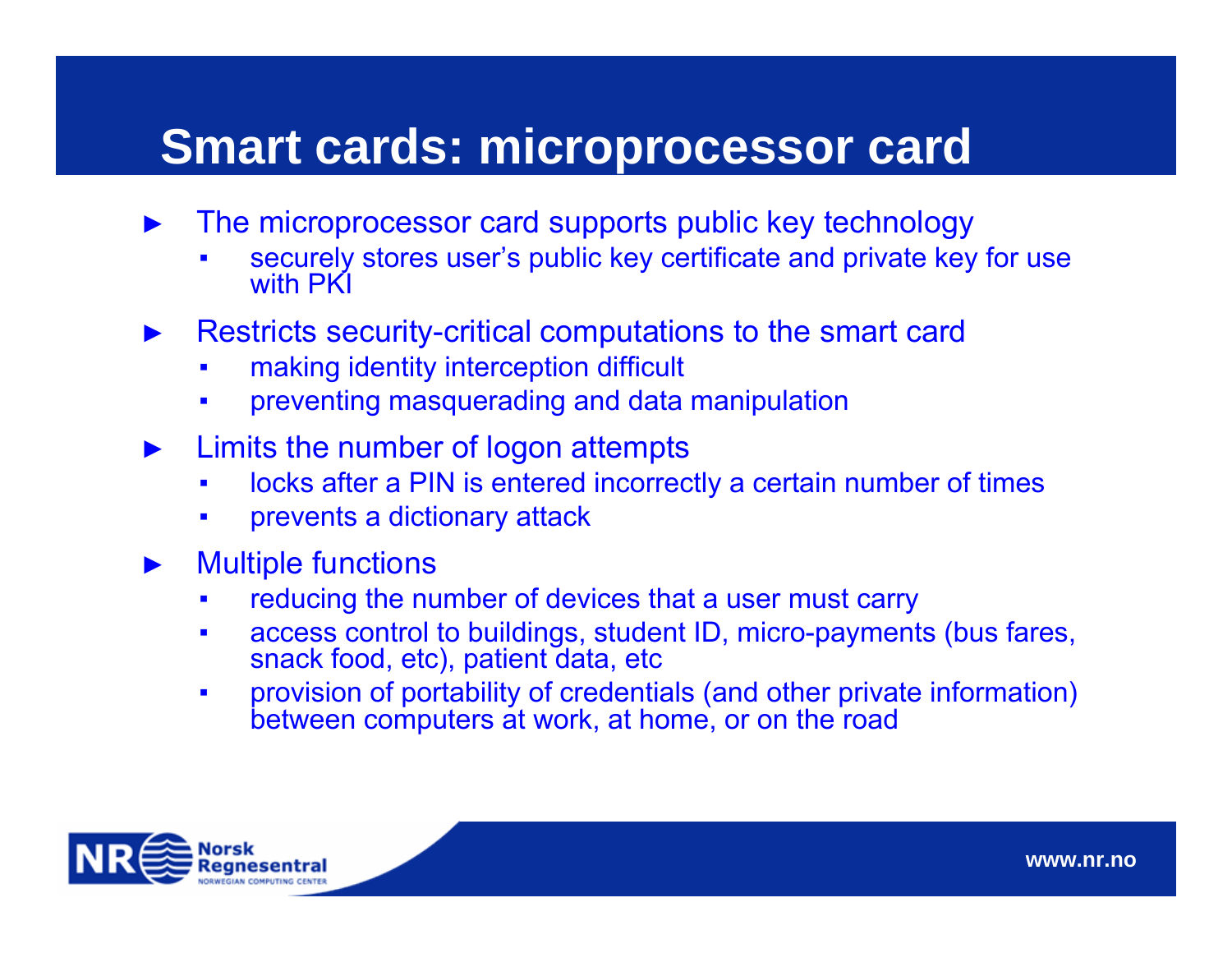# **Smart cards: authentication**

### ► Smart cards

- **₽** emerging user authentication technologies
- **₽**  store user identity and a PIN – two-factor authentication
- ▪stronger way to authenticate users
- **₽₽₽₽** physically carried by users
- ► A user using smart card to authenticate their identity
	- **₽** inserts the smart card into a card reader
	- ▪ enters the required PIN to access the stored identity and to start the authentication process

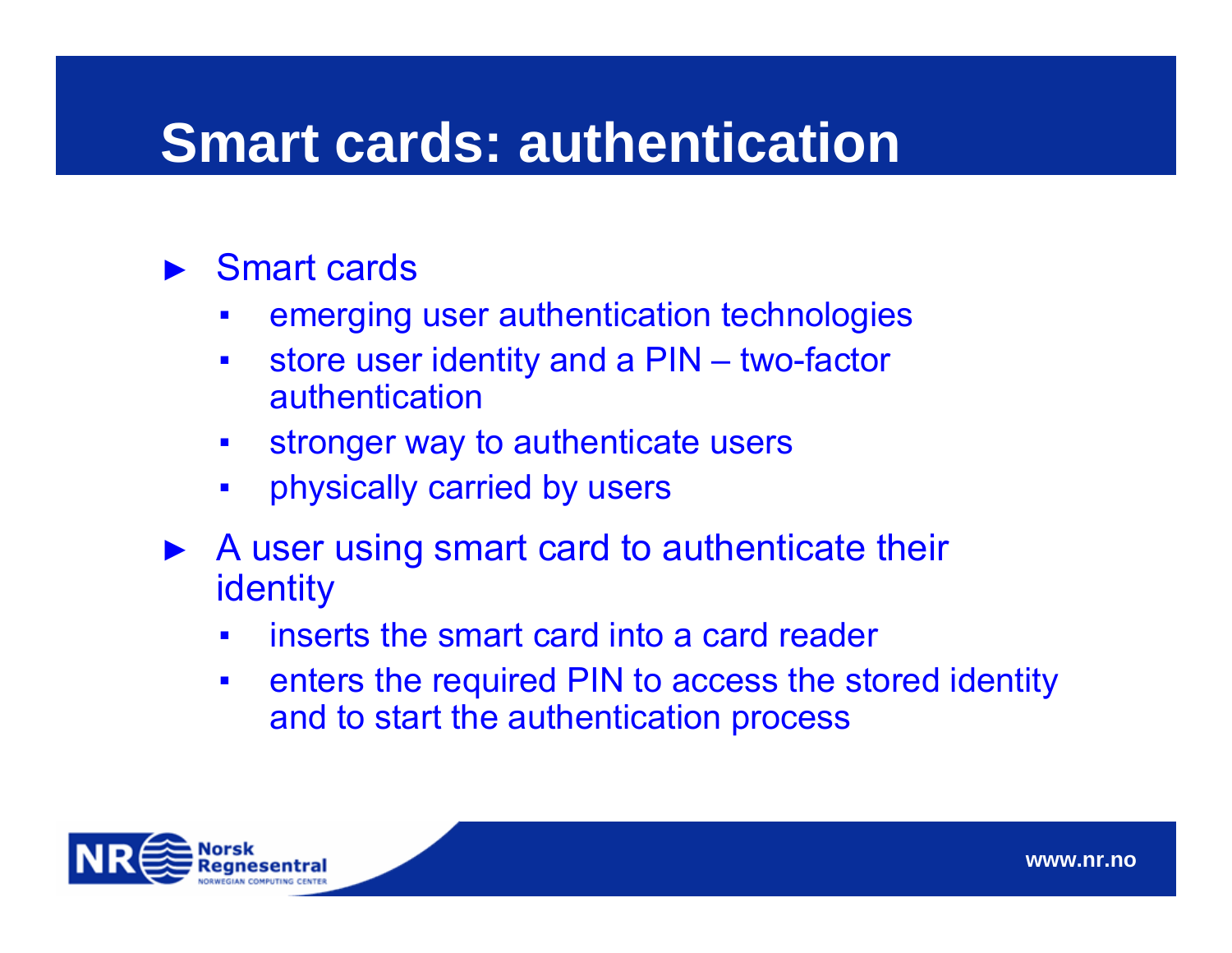# **Smart cards: authentication…**

- ► Generally found to be acceptable to users
	- **₽** lightweight, portable, easy to use
	- **₽** most people are used to carrying cards with them
- ► More difficult to manage
	- **₽** users must be educated in their use
	- ▪ cards along with any assigned PINs must be issued and tracked
- ► Users may find them inconvenient
	- ▪can be lost, stolen, or shared
	- ▪must be kept close at hand
	- ▪ cause some problems for users who forget their PINs or make typographical errors
		- ◦ smart card becomes locked after a certain number of attempts
	- ▪not very robust and can be easily broken

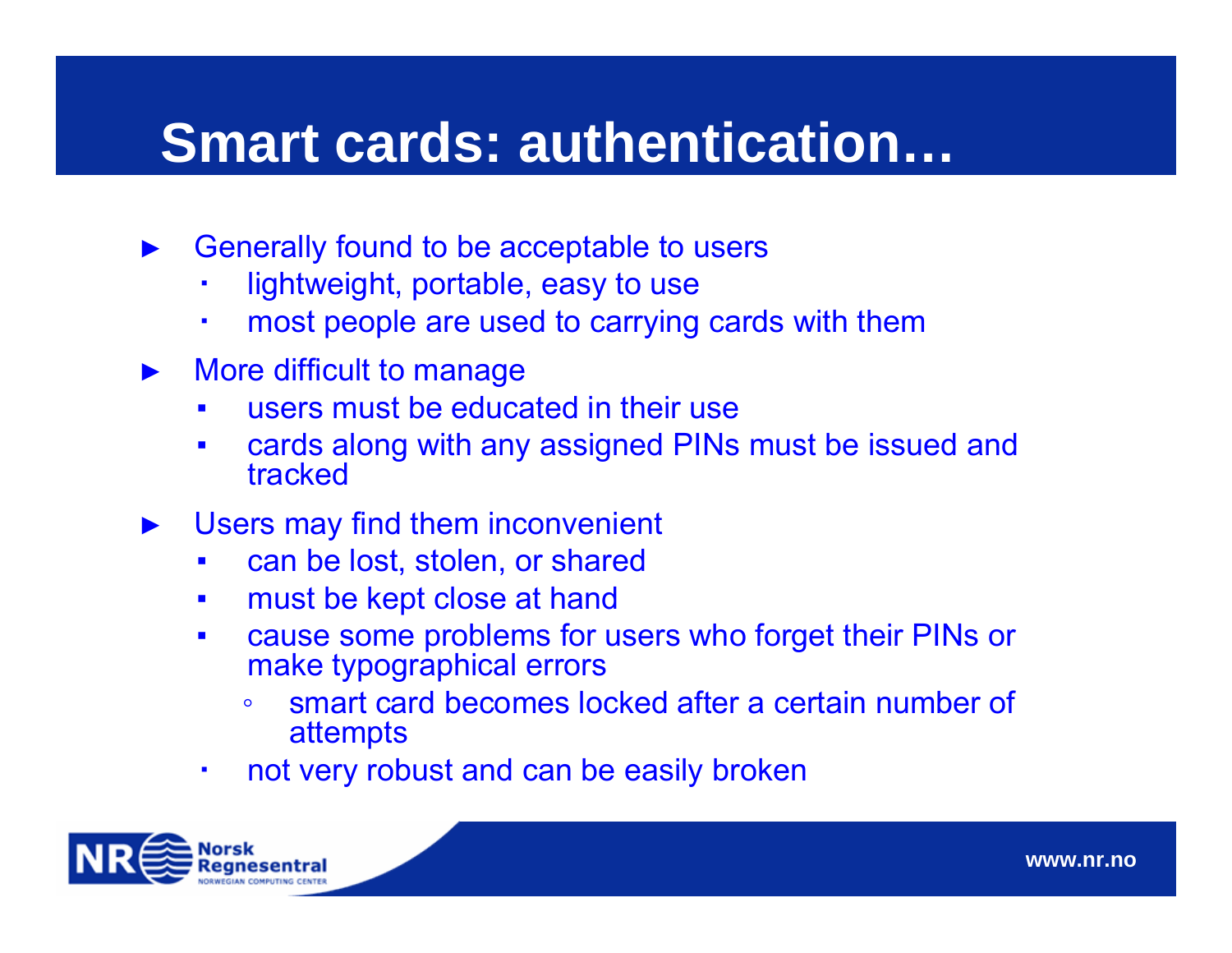# **Attacks on smart cards**

►Use doctored terminal/card reader

- **₽₽₽₽** reuse and/or replay authentication to card
- ▪display \$*x* transaction but debit \$ *y*
- ▪debit account multiple times
- ► Physical attacks
	- ▪erase onboard EPROM with UV spot beam
	- ▪ use e-beam tester to read signals from the operational circuit, e.g. PIN recovery
	- ▪attack the Random Number Generator

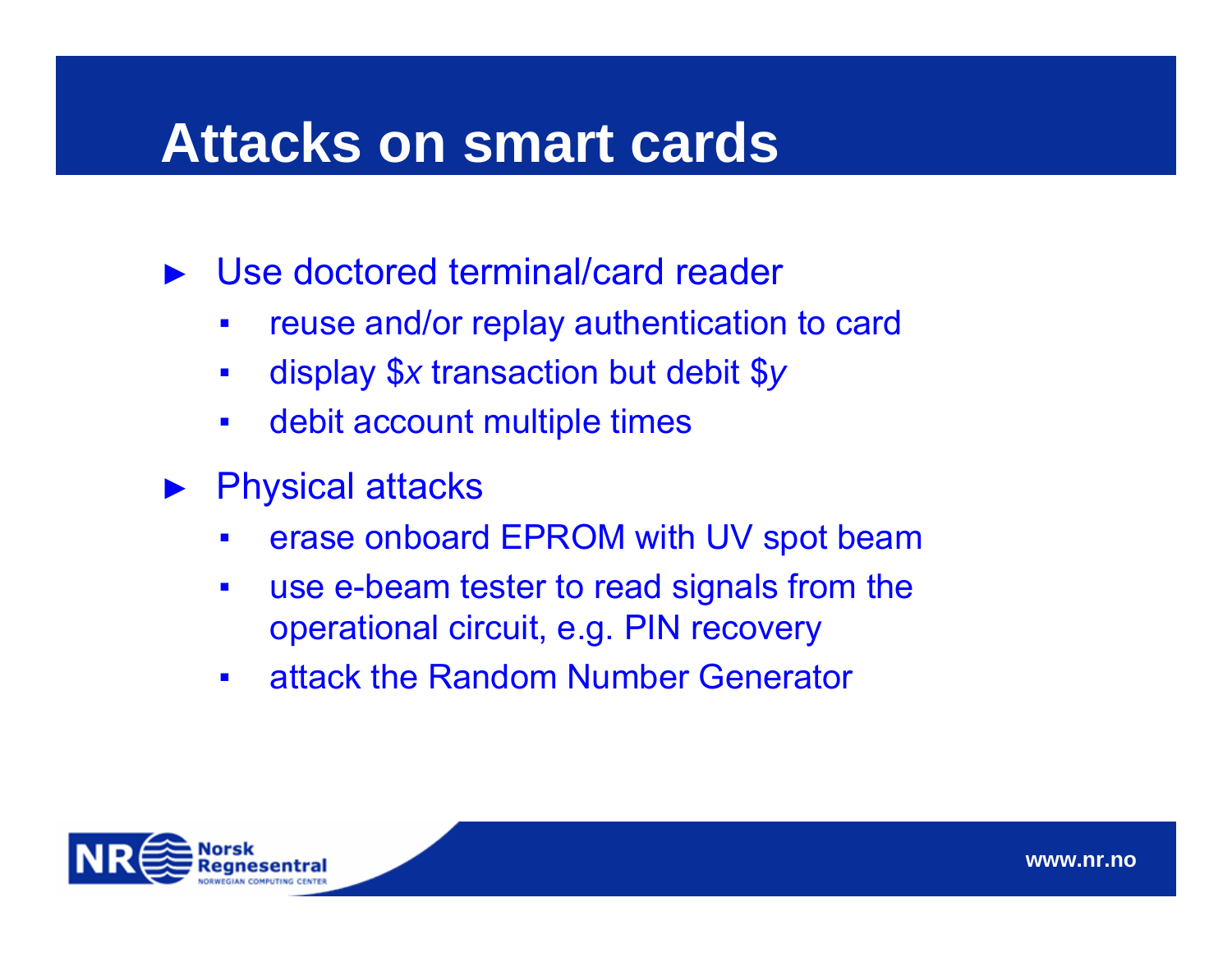# **Other authentication tokens**

#### ►Two main types

- ▪ challenge-response calculators
	- ◦Encrypt a challenge from the server and return result to server
	- ◦Server does the same and compares the result
	- ◦Encryption usually seems to be DES
	- ◦ Encryption key is random (rather than a fixed password) which makes offline password guessing much harder
- **₽**  one-way authentication data generators
	- ◦ Non-challenge-response nature fits the "enter name and password" authentication model

#### ►Other tokens

- ▪ USB (Universal Serial Bus) token, functionally very similar to smart cards
- ▪PCMCIA card, TPM (Trusted Platform Module)
- ▪iButton, computer chip enclosed in a 16mm stainless steel can
- ▪Datakey (http://www.datakeyelectronics.com/)
- ▪RSA SecureID http://www.rsasecurity.com/node.asp?id=1157)
- ▪RFID (Radio Frequency Identification) (http://www.rfidinc.com/)

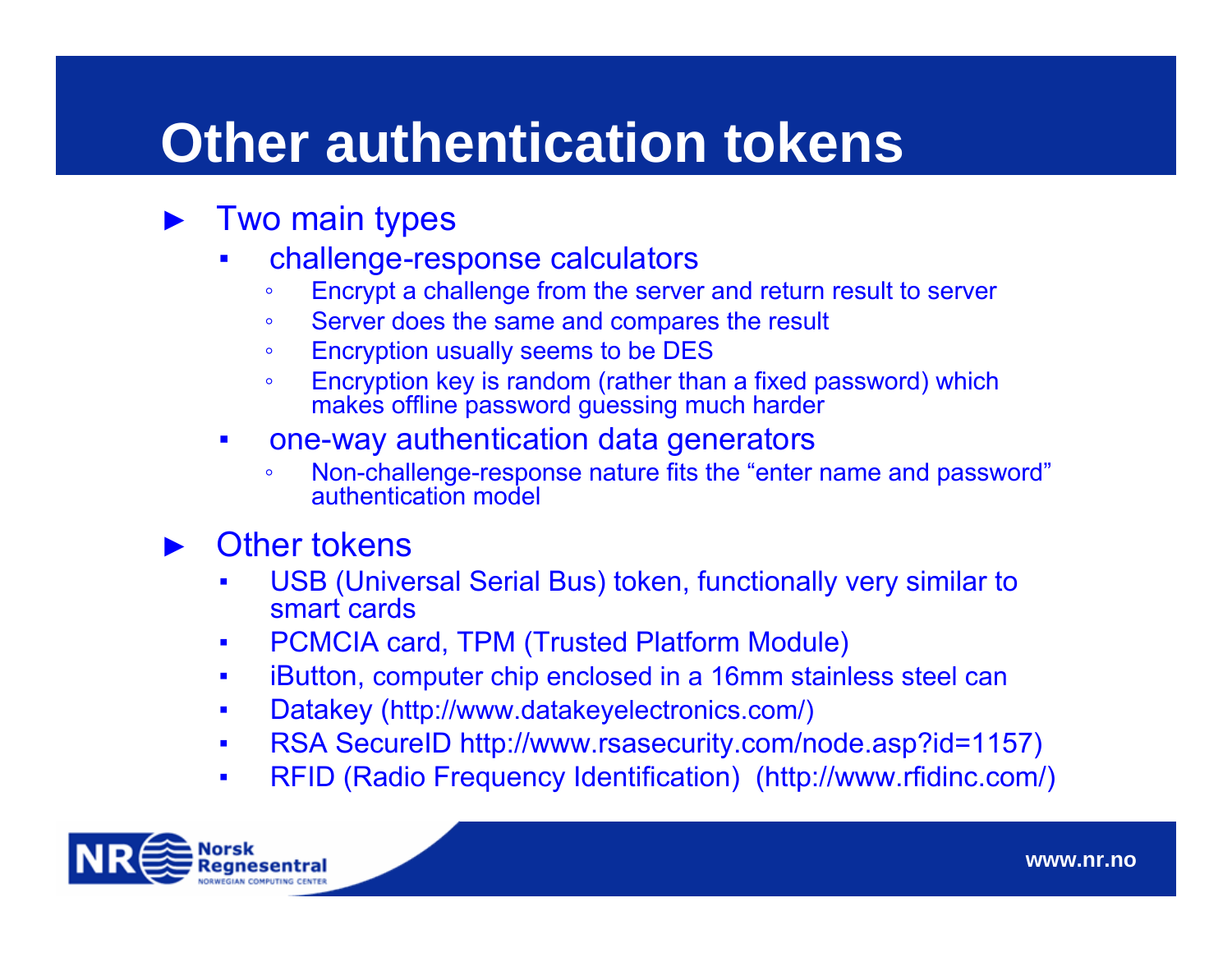# **X509 certificate**

- ► Digital certificates
	- ▪software-based identifiers
	- ▪use public key encryption to confirm a user's identity
	- ▪serve as unique, "unforgeable" credentials
	- ▪identify privileges for authorized access
	- ▪ enable digital signing and encryption to provide the privacy, data integrity, and non-repudiation services
- ► User is assigned a digital certificate in two parts
	- ▪public key that can be made freely available
	- ▪private key that must be kept secret by the user
- ► PKI
	- ▪key management infrastructure must be in place

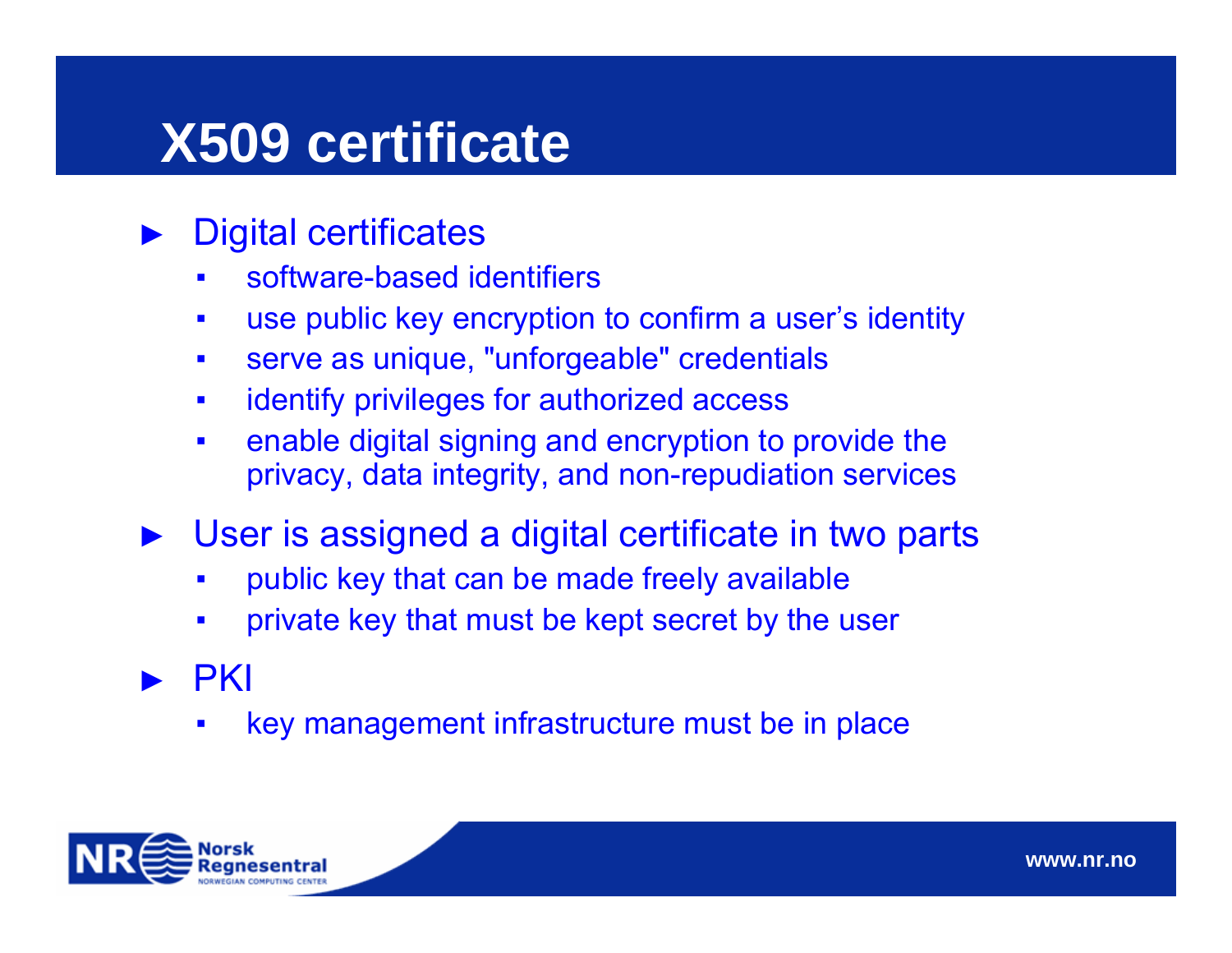# **A PKI consists**

- ► Certificate authority (CA)
	- **₽** issues and verifies digital certificate
	- ▪ signs the certificate to prove that the certificate belongs to the user who presents it
	- ▪certificate of the signing CA must be trusted
- ► A registration authority (RA)
	- **₽**  acts as the verifier for the certificate authority before a digital certificate is issued to a requestor
- ► One or more directories
	- **₽** where the certificates (with their public keys) are held
- ► A certificate management system
	- ▪used to generate, distribute, store and verify certificates

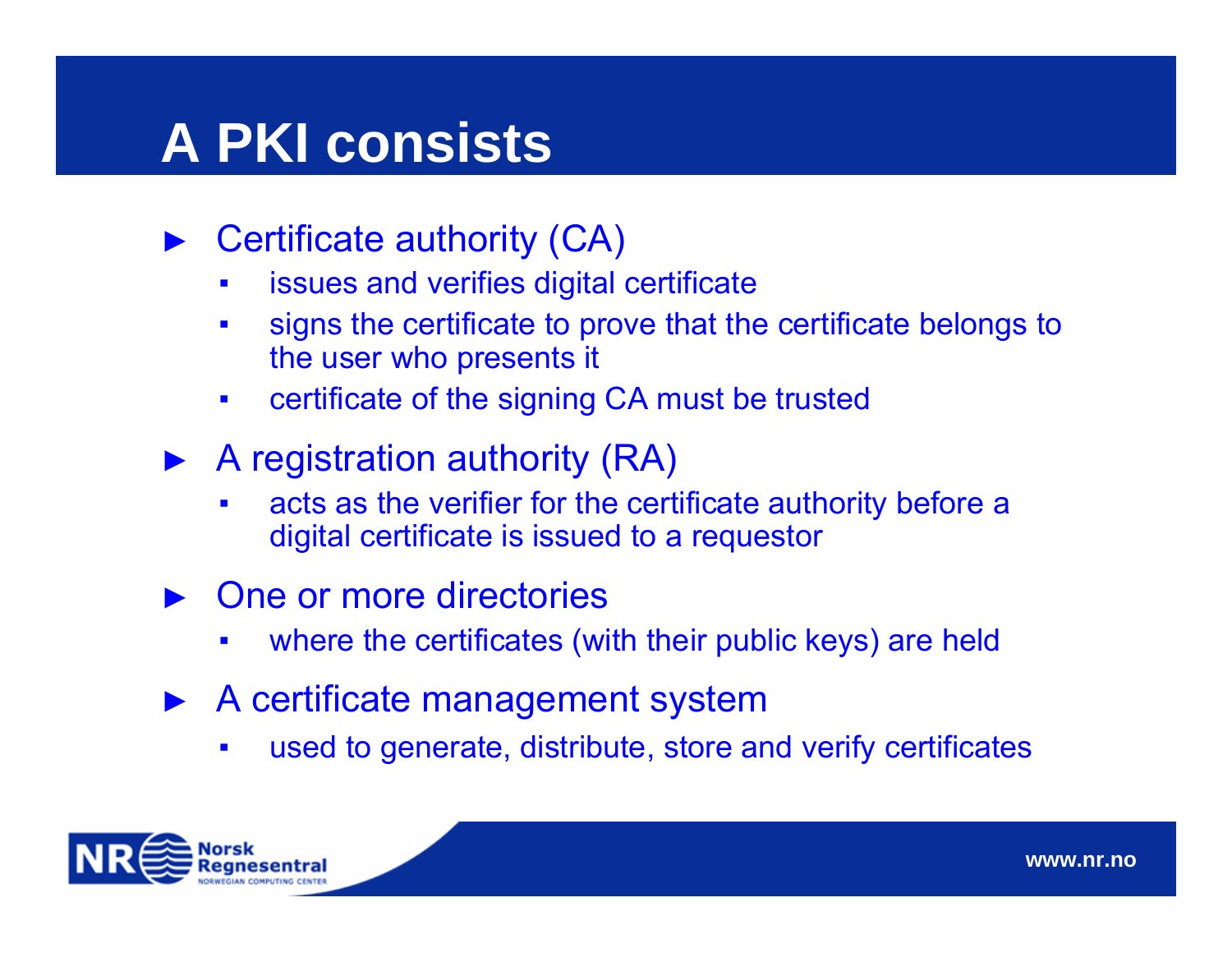# **Digital certificates with tokens/TPMs**

- ► Digital Certificates with Tokens
	- ▪offer greater security, convenience, and portability
	- placing the digital certificate on the token provides more protection
	- ▪ one or more identification certificates on the token, users can carry with them the appropriate credentials to access systems
- ► Digital Certificates with TPMs
	- ▪TPMs are isolated chips
	- ▪ use digital signatures to verify that the operating system and other components of the software environment have not been compromised
	- ▪ combined with a digital certificate, they provide the strongest authentication

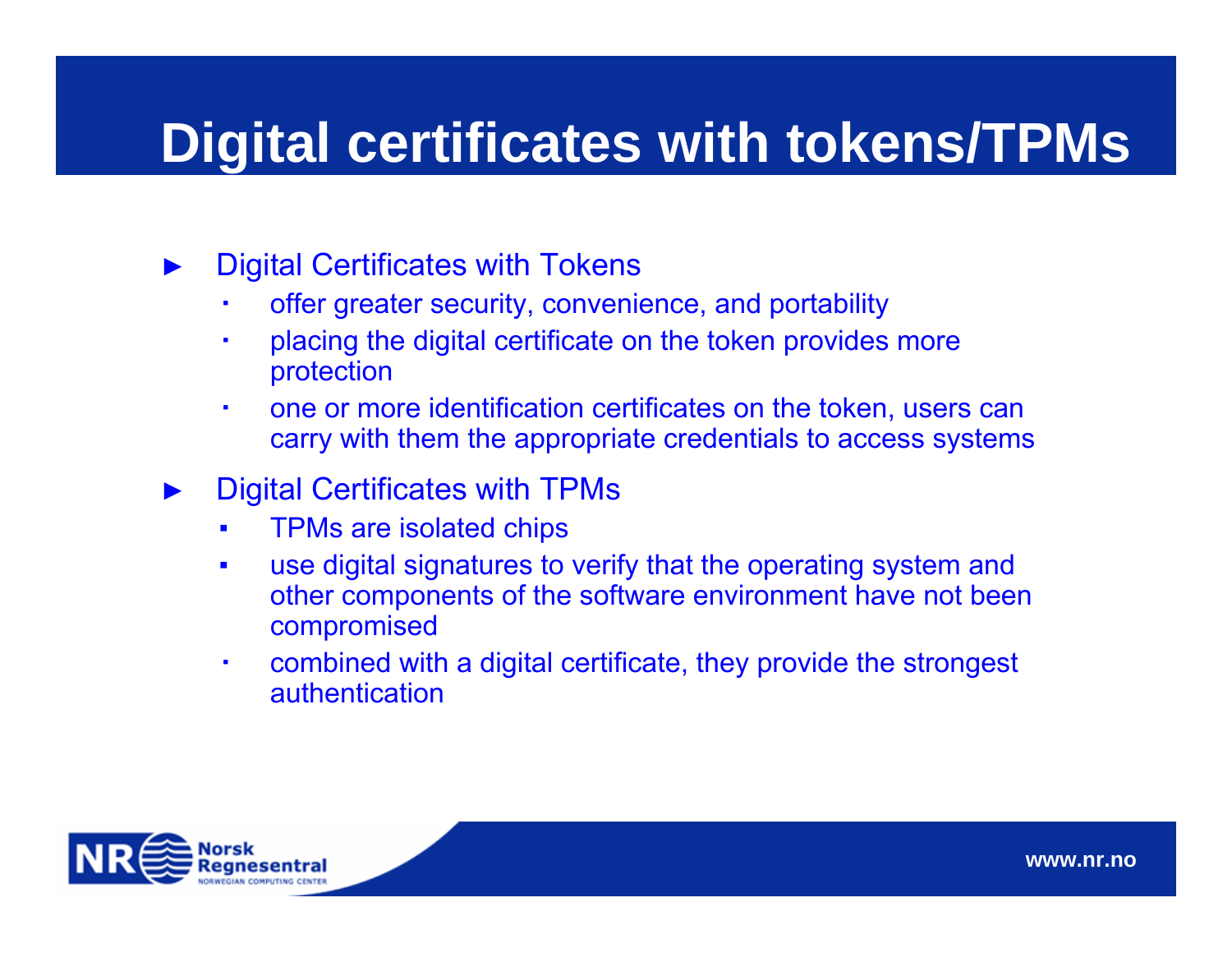# **X509 certificate…**

- ► Pros
	- ▪ certificates simplify authentication
		- ◦ system administrators don't need to maintain large databases of user accounts and logins
	- ▪ useful for single-sign-on
		- ◦ since servers are never given a copy of the password, compromising of any single server will affect only that server
- ►**Cons** 
	- ▪users must carry their certificate with them
	- ▪users must keep the certificate secure
	- ▪ certificates (and their private keys) are messy to distribute
		- ◦ physically providing the certificate to the client might not be possible, e.g. at an internet Café.

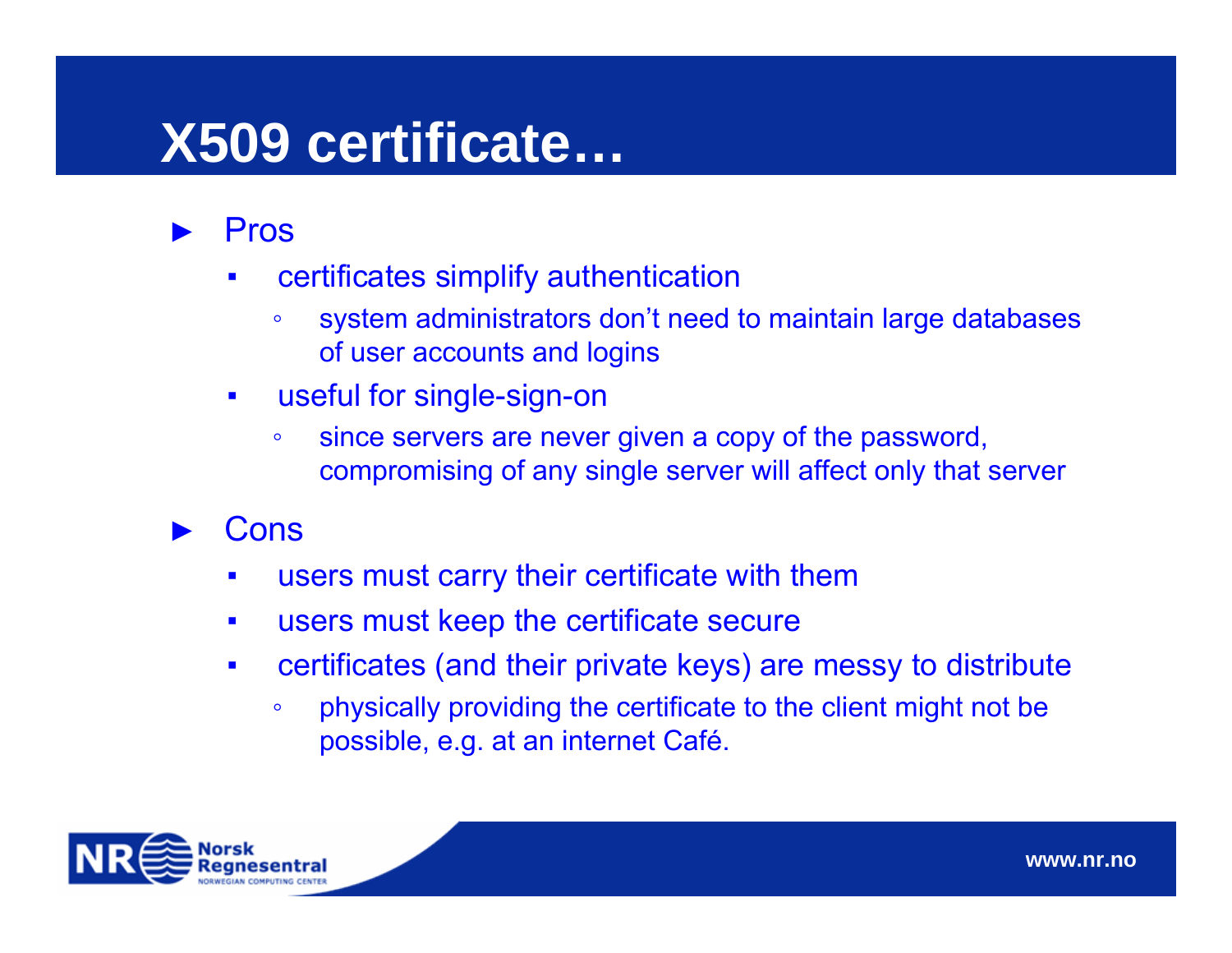# **X509 Certificate: cons…**

#### ►**Certificates**

- ▪ tend to be vendor specific and may not be interoperable between vendors or products
- ▪complicated for users to install.
- ▪ do not work well in cases where users share machines or use multiple machines
- ► Other significant difficulties
	- ▪ technical and administrative processes, involved in running a certificate authority securely
	- ▪ mechanisms for revocation (cancelling) of compromised certificates are not well established

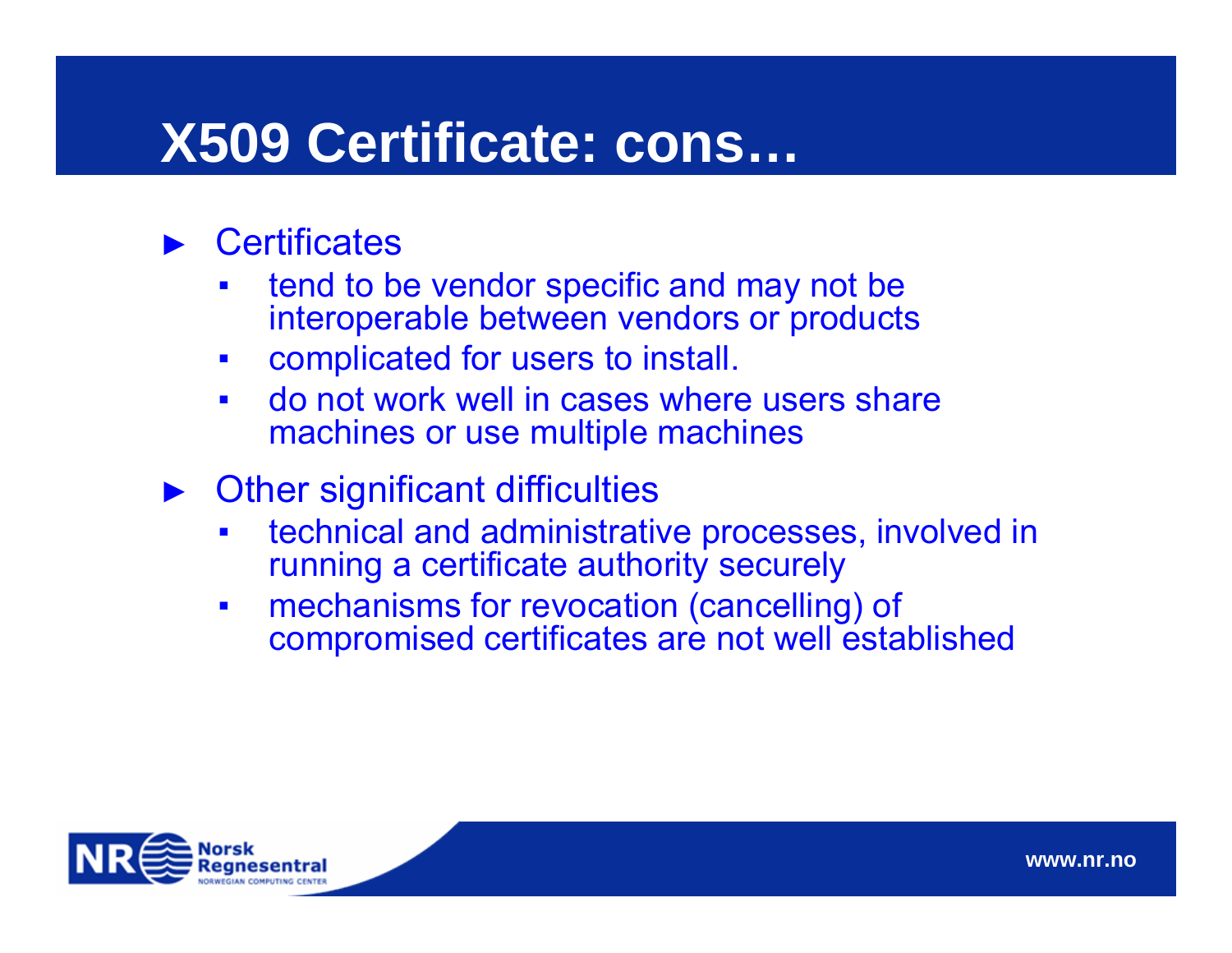# **Biometrics**



 Biometrics user authentication is a method that identifies a user and/or verifies their identity based on the measurement of their unique physiological traits or behavioural characteristics

►

- ► Physiological biometrics are fingerprint, facial recognition, iris-scan, hand geometry, retina scan, etc.
- ► Behavioral biometrics are voice recognition, gaits, keystroke-scan, signature-scan, etc.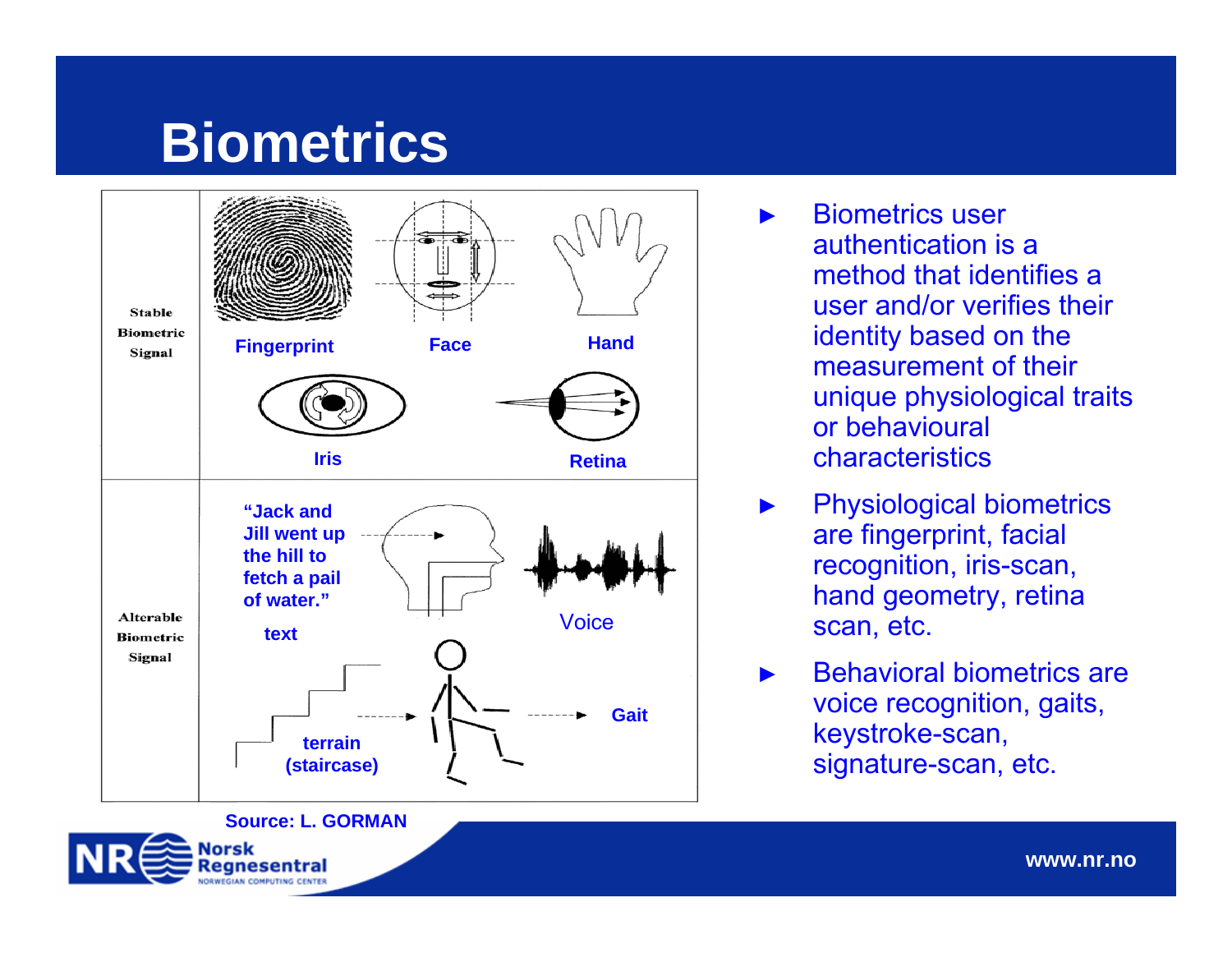# **Biometrics authentication**



### Source: QinetiQ

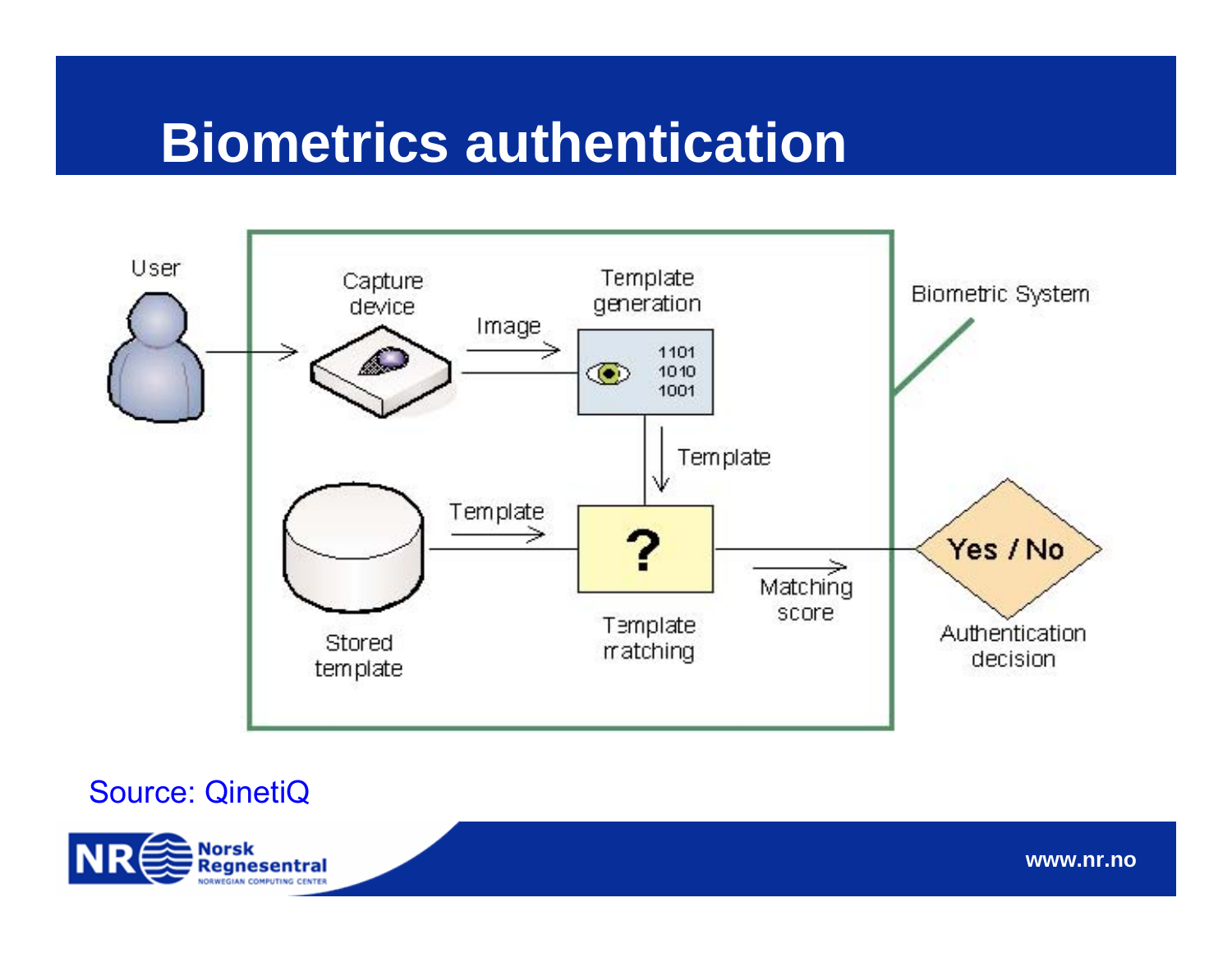# **Biometrics authentication…**

- ► With biometrics, a stored pattern is compared with the actual measurements taken
	- **₽** but these patterns will hardly ever match precisely
	- **₽**  hence, a new problem has to be faced, false positive and false negative
- ► Accepting the wrong user (false positive) is clearly a security problem
- ► Rejecting a legitimate user (false negative) creates embarrassment and a somewhat inefficient working environment [Gollmann]
- ► Thus, the security of biometrics relies on achieving the right balance between these two errors

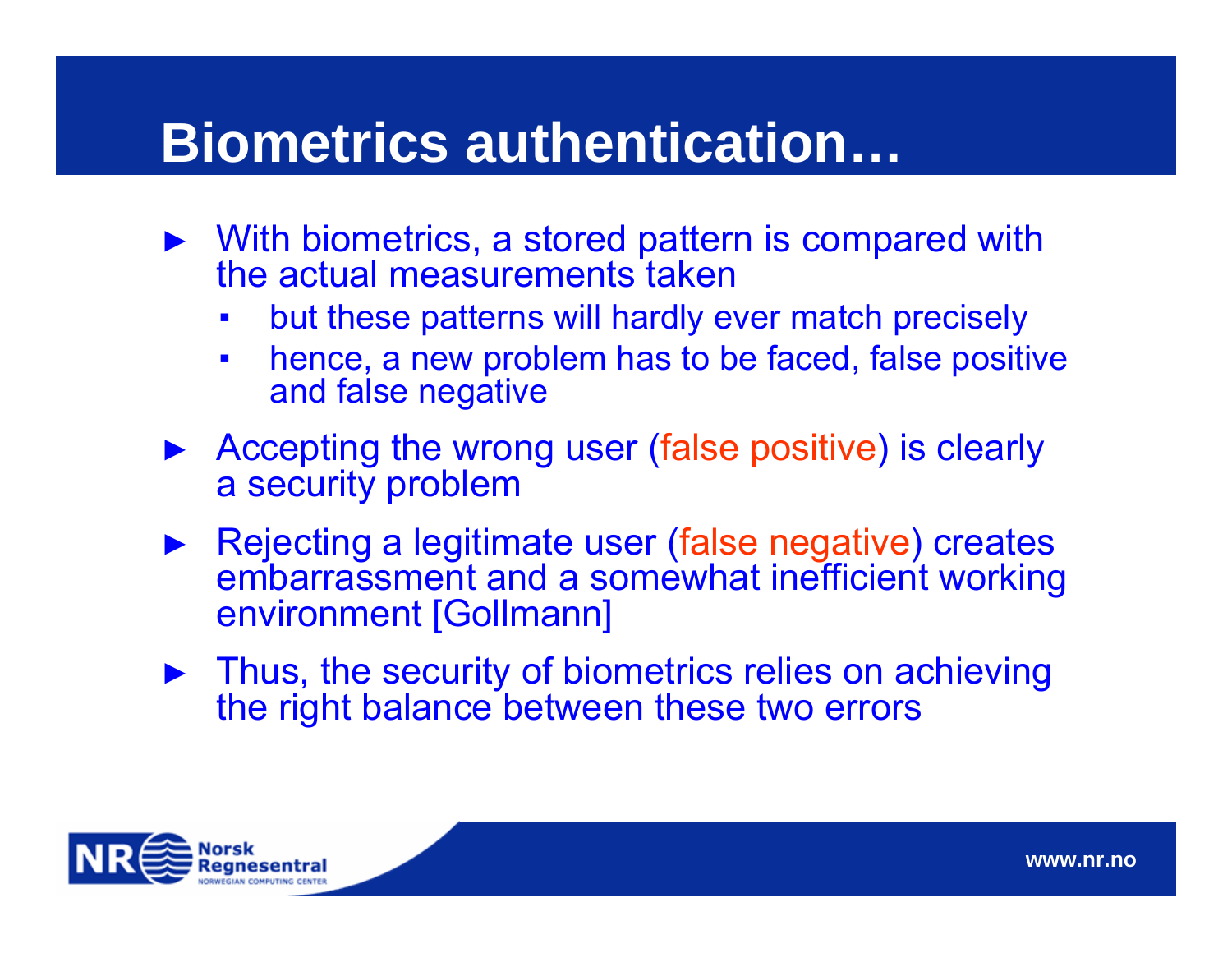# **Biometrics…**

- ► Relieve user of the difficult task of choosing and remembering a good key
- ► Uniqueness of biometric attributes makes them an ideal candidate authenticating users
- ► User now unable to forget and share passwords
	- ▪ so password administration overheads are reduced while security as a whole is increased
- ► Thought to be much more difficult
	- ▪ to replicate a biometrics feature at the data acquisition stage than it is to replicate someone's user ID or password
	- ▪ as opposed to tokens a biometrics characteristic cannot be lost or stolen (except in exceptional cases)
- ► Behavioural biometrics
	- ▪devices are less expensive and said to be less threatening to users

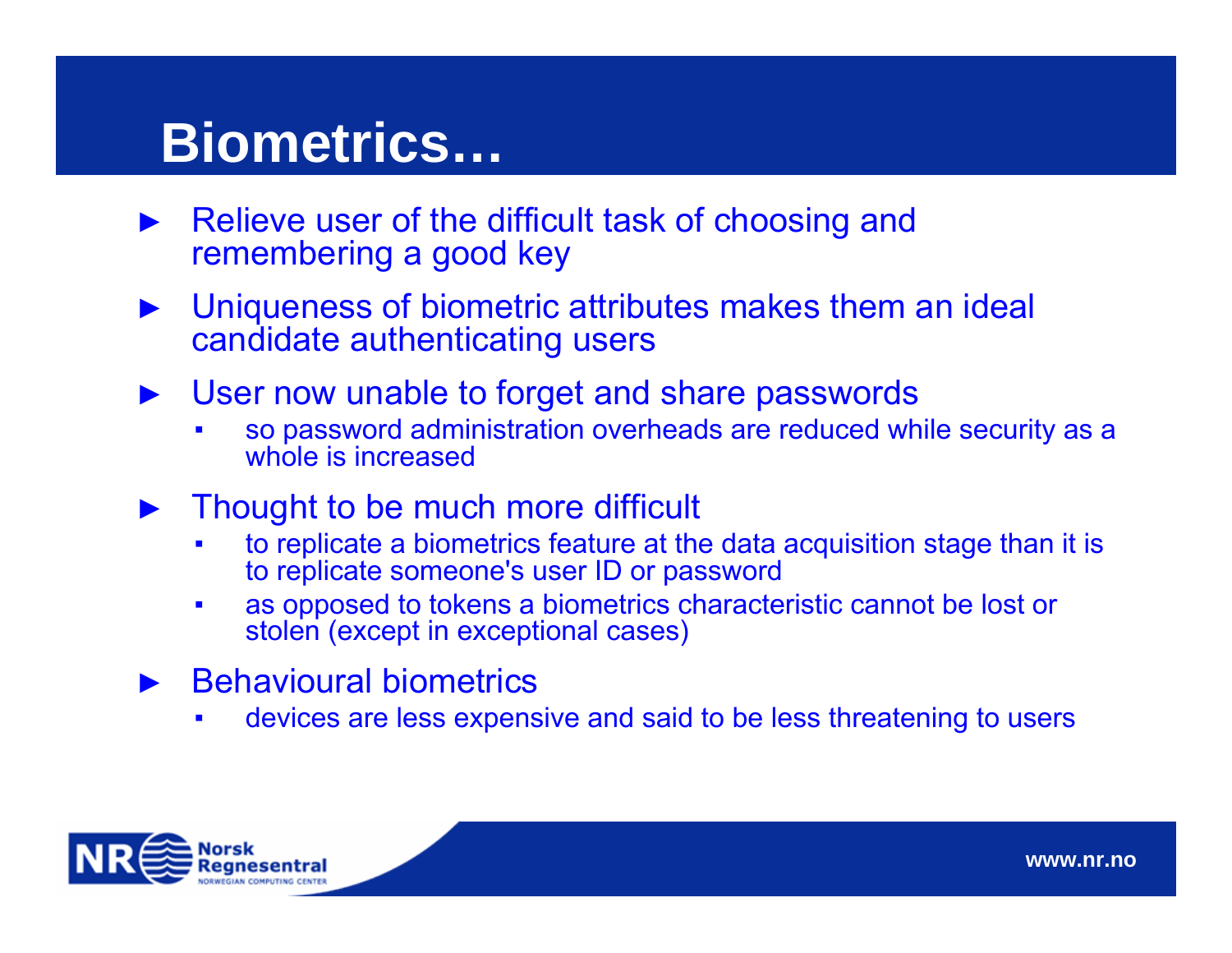# **Biometrics…**

- ► Major uses of biometrics today
	- **₽**  at airports, passport/visa integration, for immigration purposes, in prisons
- ► Many users consider physiologically based biometrics authentication intrusive and obtrusive
- ►**Fingerprints** 
	- **₽** small and inexpensive
	- **₽** associated with criminal identification
- ► Voice authentication
	- **₽₽₽₽** upset by background noise, illness, stress, intoxication
	- ▪can be used over phone lines
	- ▪more readily by users (non-intrusive)

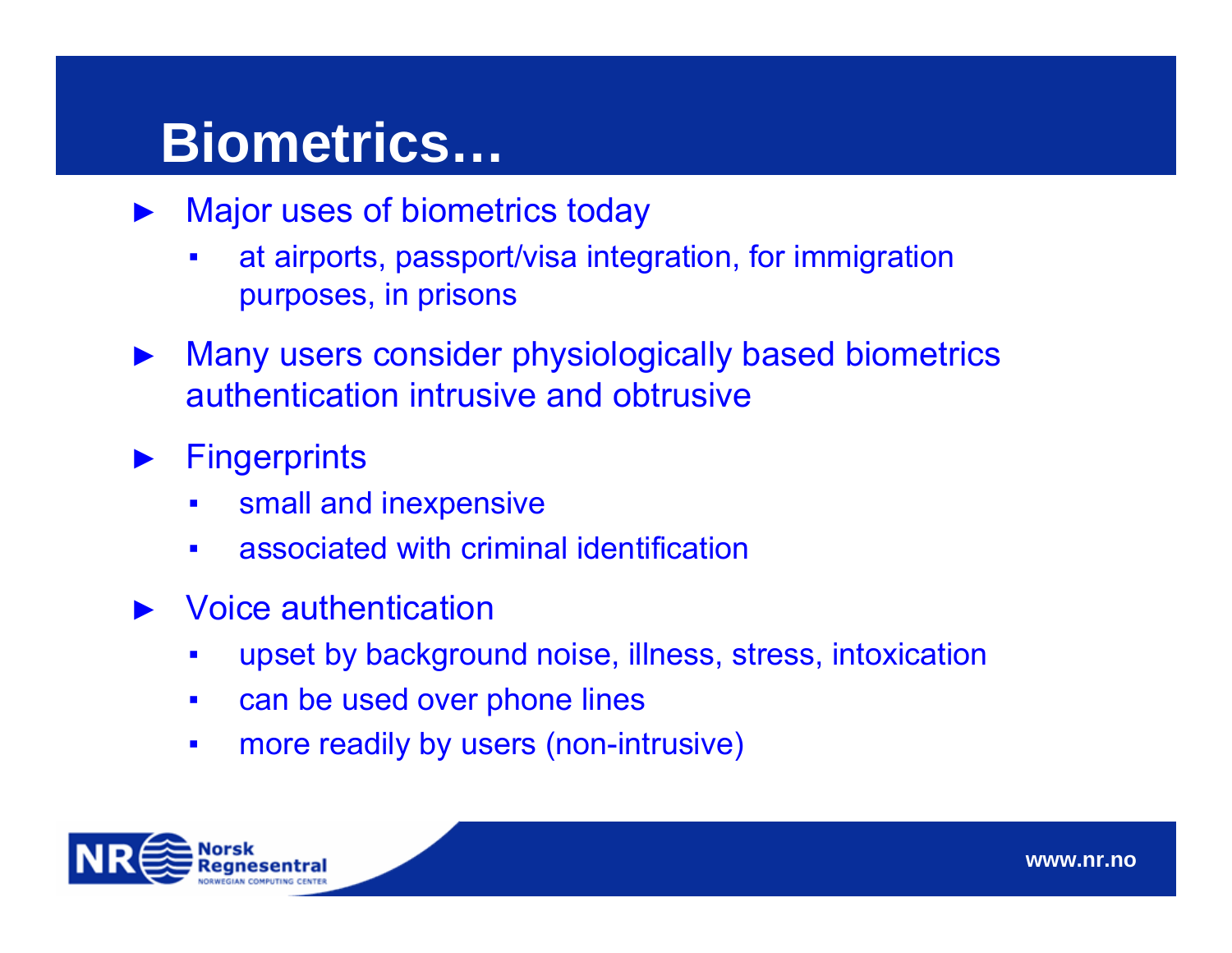# **Biometrics…**

#### ►Eye scans

- **₽** high accuracy in identifying users
- ▪low data storage requirements
- **₽** intrusive (scan blood vessels in retina/patterns in iris)

### ► Hand Scans

- ▪low data storage requirements
- **₽** not unique to every one

#### ►Facial scans

- ▪non-intrusive
- ▪ users may feel violation of privacy as data may be captured, verified and used without their knowledge

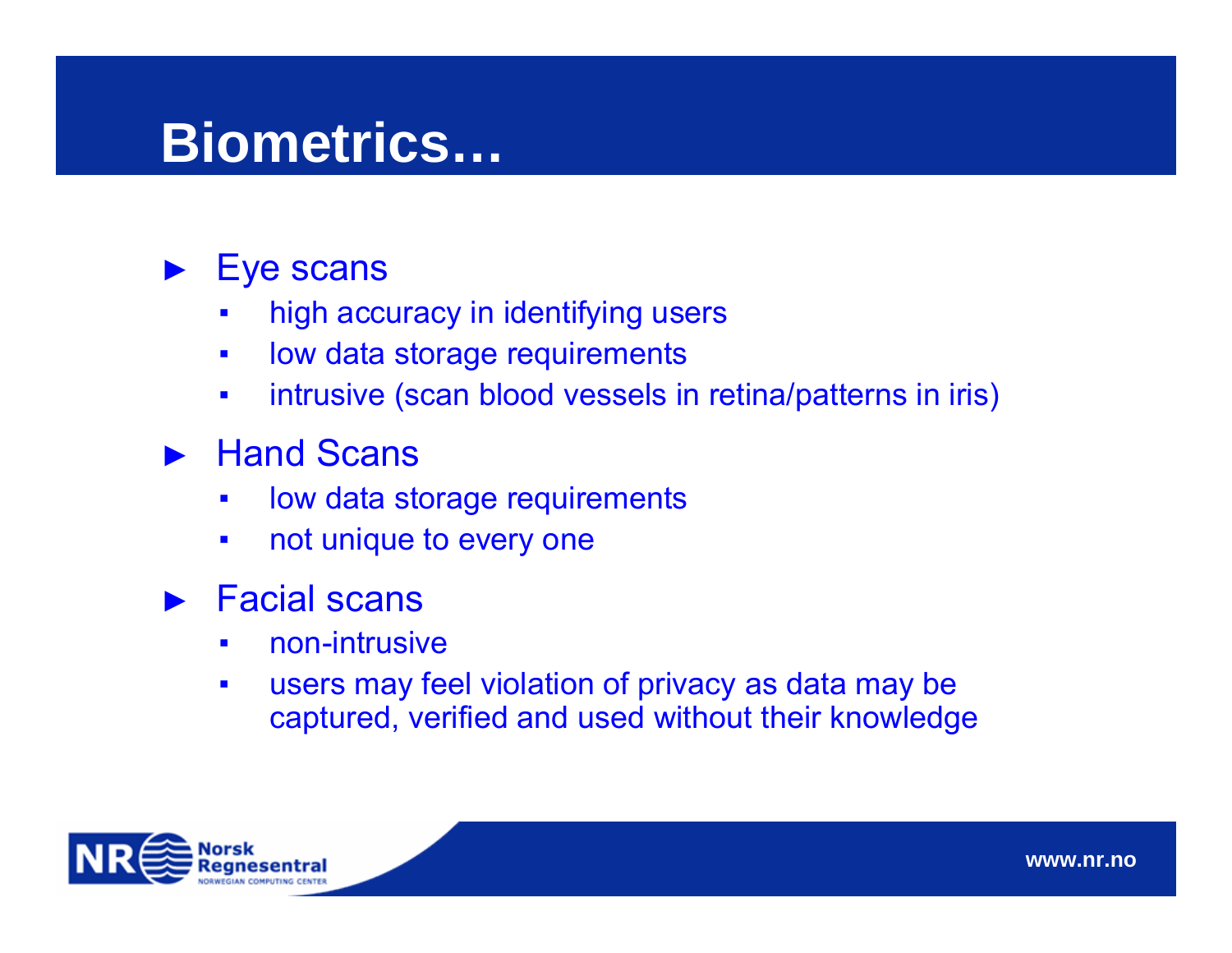### **Biometrics: general pros and cons**

- ► Pros
	- ▪everyone carries their ID on them
	- ▪very hard to forge
	- ▪easy to use
- ► Cons
	- ▪you can't change your password (if compromised)
	- ▪expensive
	- ▪ no real standards (half a dozen conflicting ones as well as vendor-specific formats)
	- ▪ user acceptance problems
		- ◦users may feel treated like criminals if fingerprinted
		- ◦may not like the idea of laser beams scanning their retinas

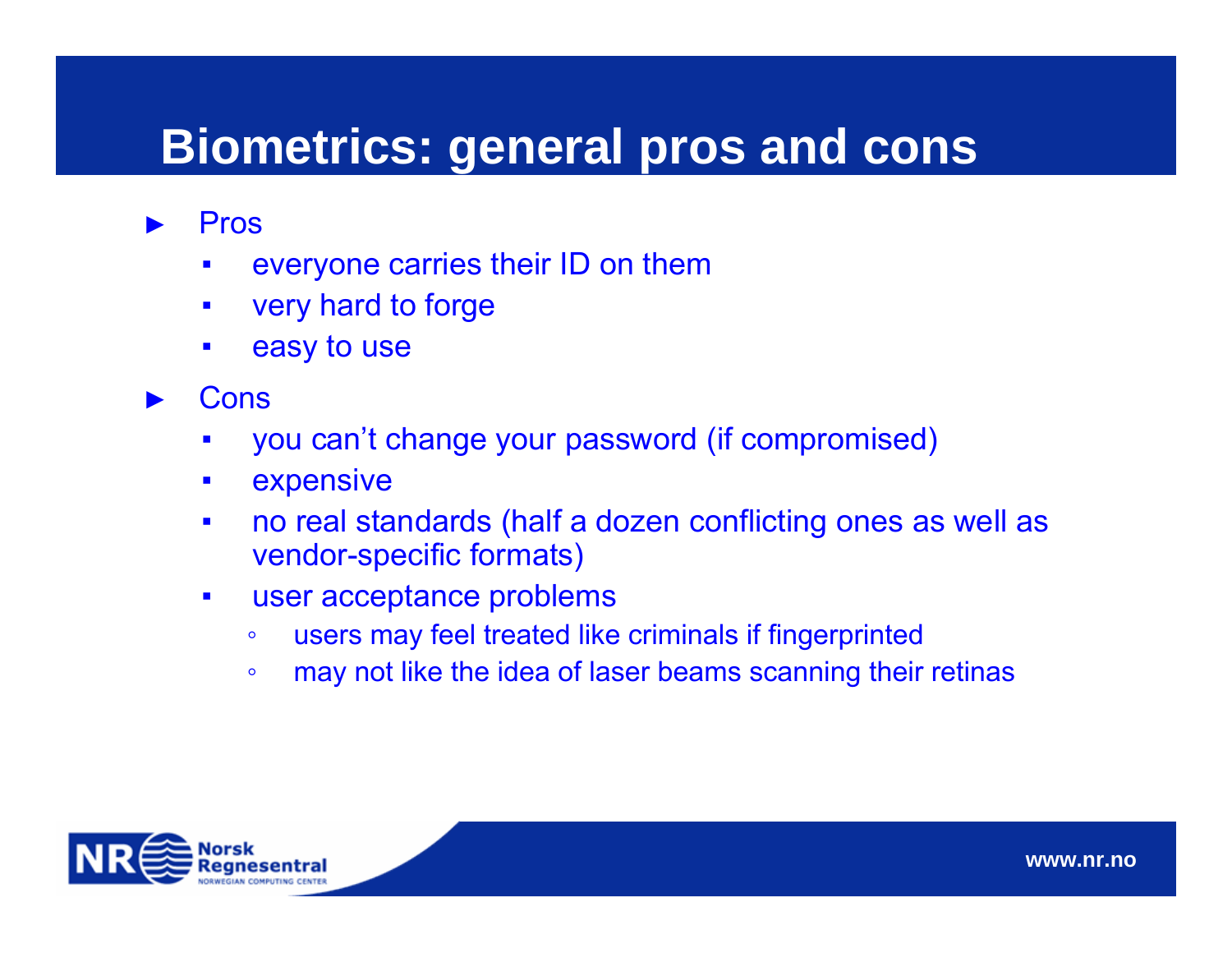### **Technologies for user authentication**

- ►Kerberos (http://web.mit.edu/kerberos/www/)
- ►Microsoft .NET passport (http://www.passport.net/)
- ►RADIUS (http://www.freeradius.org/)
- ►LDAP (Lightweight directory access protocol)
- ►Liberty Alliance Project (http://www.projectliberty.org)
- ►SESAME (https://www.cosic.esat.kuleuven.ac.be/sesame/)
- ►PKI-Based Technologies (http://www.pki-page.org/)
- ►ITU-T PMI (Privilege Management Infrastructure)
- ►SDSI/SPKI (http://www.syntelos.com/spki/)
- ►Shibboleth (http://shibboleth.internet2.edu/shib-intro.html)
- ►Athens (UK) (http://www.athens.ac.uk/)
- ►PAPI AuthServer (http://papi.rediris.es/dist/pod/AuthServer.html)

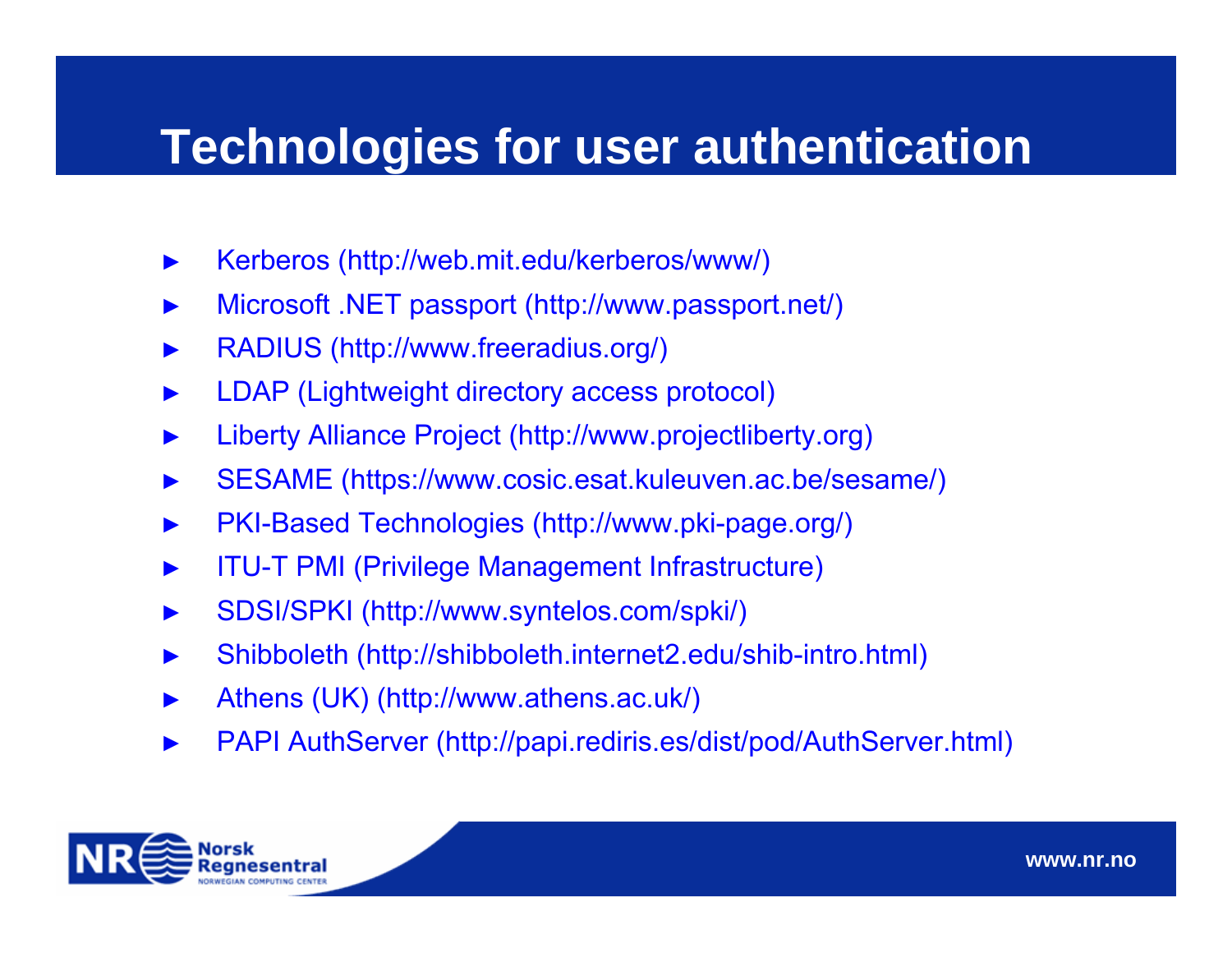# **Future trends**

- ► Graphical passwords are claimed to be more memorable to users
	- ▪Déjà vu project at University of California at Berkeley – array of abstract images
	- ▪HumanAut project at Carnegie Mellon University – pictures
	- ▪Draw-a-Secret project at Bell Labs AT&T Labs – a line drawing within a grid pattern

#### ►Enhancing tokens

- ▪ combining smart cards with RFID (Radio Frequency Identification) <http://www.smartcardalliance.org/>
- ▪ combing two-factor authentication (smart cards and biometrics) with NGSCB to enhance security [NGSCB]

#### ►Multi-modal biometrics

- ▪combining different biometrics modalities to strengthen security (http://biometrics.org/)
- ▪ fusing several types of biometrics (Anil Jain seeks to improve security by fusing several types of biometrics [Buderi])
- ▪use of DNA in identification [DNA]
- ► Robustness, platform flexibility, scalability, etc.
	- ▪ procedure for recovery from compromise from token clone, server compromise or key compromise (For biometric enthusiasts – how do you recover from compromise?)
	- ▪withstand change of servers, client workstations, operating systems, etc.
	- ▪how easy is it to handle scaleable responses to increased threats?
	- ▪how easy is it to size for performance to handle peak demand?

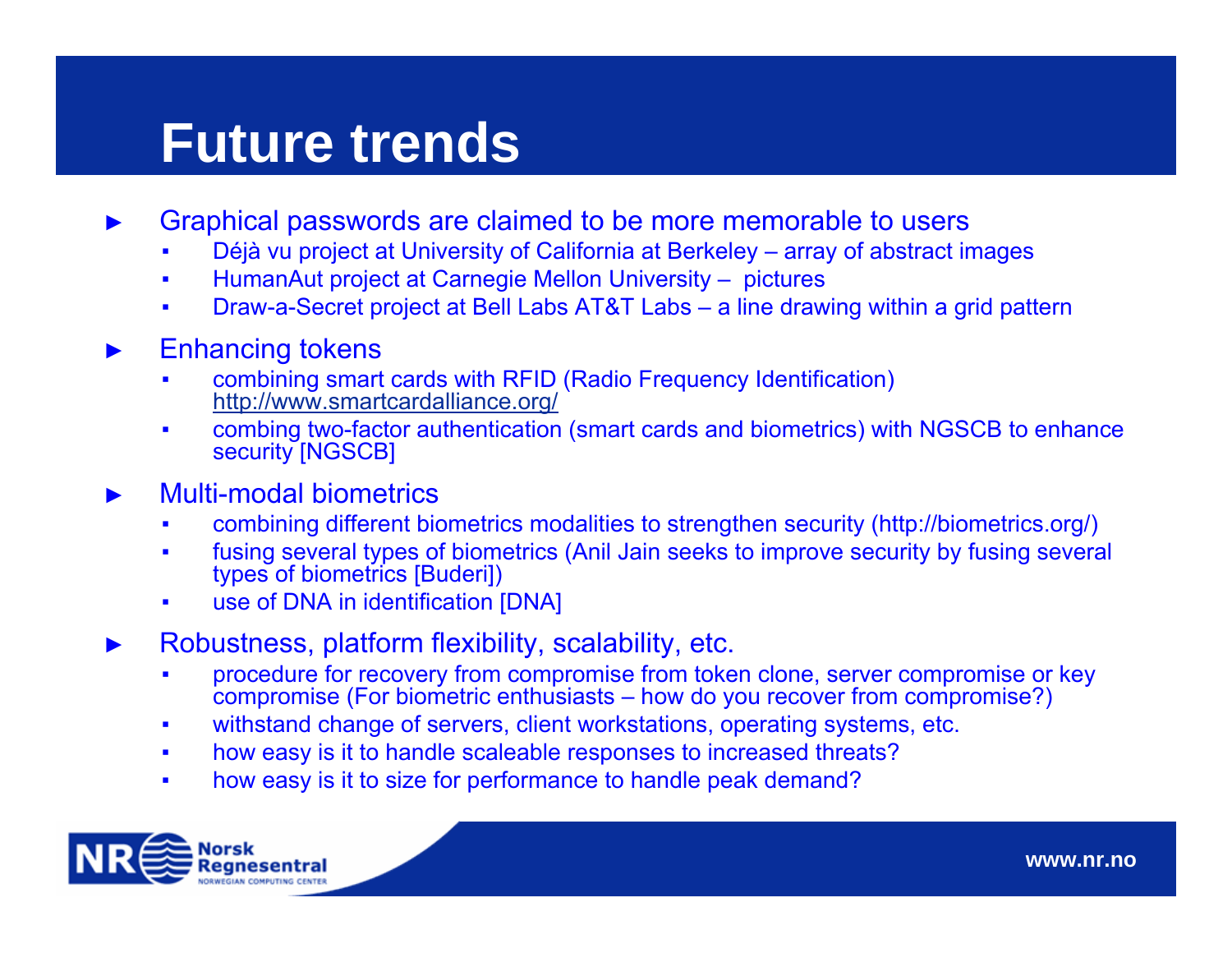# **Concluding remarks**

- ► Depending on the information that you are securing and the number of users for whom access to that information is required
	- **₽₽₽₽**  you need to consider the pros and cons of various authentication solutions until you find the one that best fits your needs - and
	- "one size won't necessarily fit all"!
- ► A key problem with user name and password, the human factor
	- ▪ passwords are easy to guess or search if easy to remember
	- ▪passwords are easily stolen if written down
	- ▪users may share passwords
	- **₽** passwords can be forgotten if difficult to remember

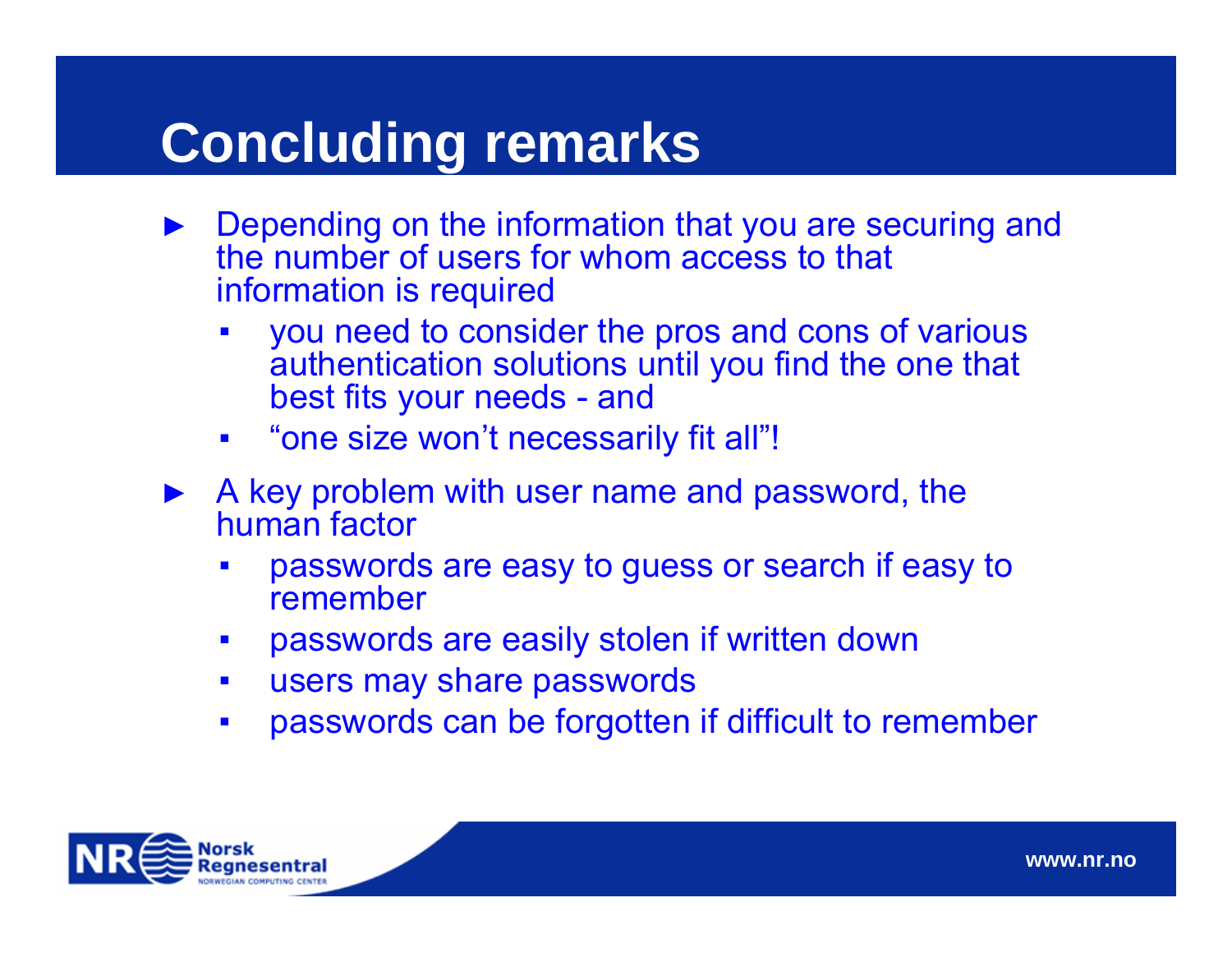# **Concluding remarks…**

- ► Physical tokens
	- ▪provide easy storage and transportation of credentials and other secrets
	- ▪ensure uniqueness of that information
	- ▪ password or PIN may still be needed to access that information, i.e. human factor still exists
- ►**Biometrics** 
	- ▪proves physical presence of owner credentials, eliminating human factor
	- ▪nonetheless vulnerable to attacks
	- ▪thus, a combination of the above may be a better solution
- ► Important consideration when matching an authentication solution with a specific application
	- ▪ user environment (convenience/ease of use, robustness/reliability, portability)
	- ▪ application environment (security requirements, secure identity management, integrating with PKI, ease of management and administration)
	- ▪ business environment (acquisition, deployment, maintenance, and integration costs)

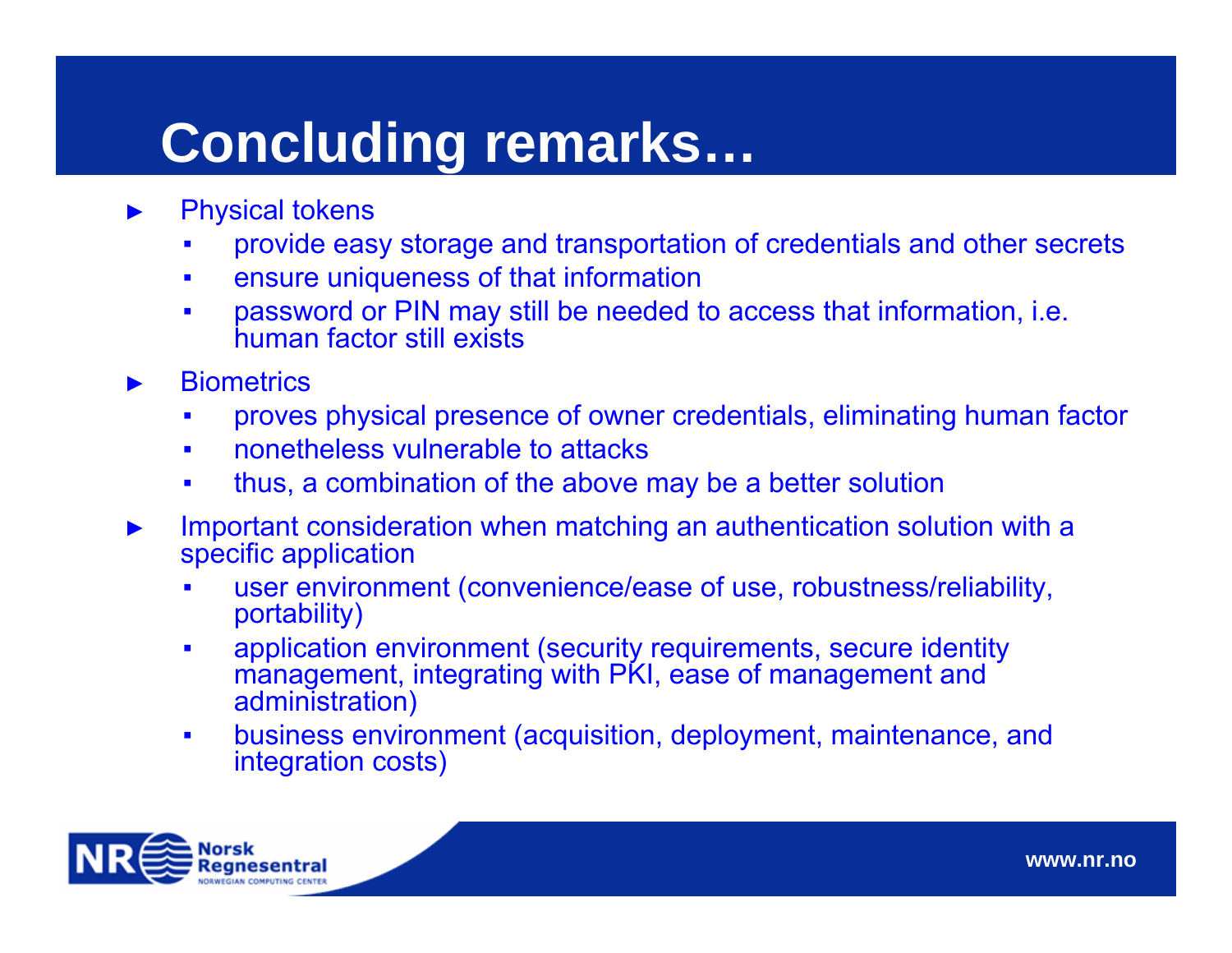# **Bibliography**

#### ►**Authentication and smart cards**

- ▪D. Gollmann, Computer Security, John Wiley & Sons, 2000
- ▪ R. Clarke, Authentication: A sufficiently Rich Model to Enable e-Business, 2001, http://www.anu.edu.au/people/Roger.Clarke/EC/AuthModel.html
- ▪ QinetiQ: B. Pomeroy and K. Shorter, Authentication Technologies, 2004, www.QinetiQ.com/perspectives
- ▪Smart Card Alliance: <http://www.smartcardalliance.org/>
- ▪ NGSCB (Next-Generation Secure Computing Base): http://www.microsoft.com/resources/ngscb/archive.mspx

#### ►**Biometrics**

- ▪Biometric Consortium: http://www.biometrics.org/
- ▪Biometric Research, MSU:<http://biometrics.cse.msu.edu/>
- ▪Conference and Exhibition:<http://www.biometrics.elsevier.com/>
- ▪ L. GORMAN, Comparing Passwords, Tokens, and Biometrics for User Authentication, IEEE, Vol. 91, No. 12, 2003
- ▪ G. Hachez, F. Koeune, and J. Quisquater, Biometrics, Access Control, Smart Cards: A Not So Simple Combination
- ▪R. Buderi, Demo: Me, Myself, and Eye, Februray 2005, [http://www.techologyreview.com](http://www.techologyreview.com/)
- ▪ DNA: Use of DNA in Identification http://www.accessexcellence.org/RC/AB/BA/Use\_of\_DNA\_Identification.html